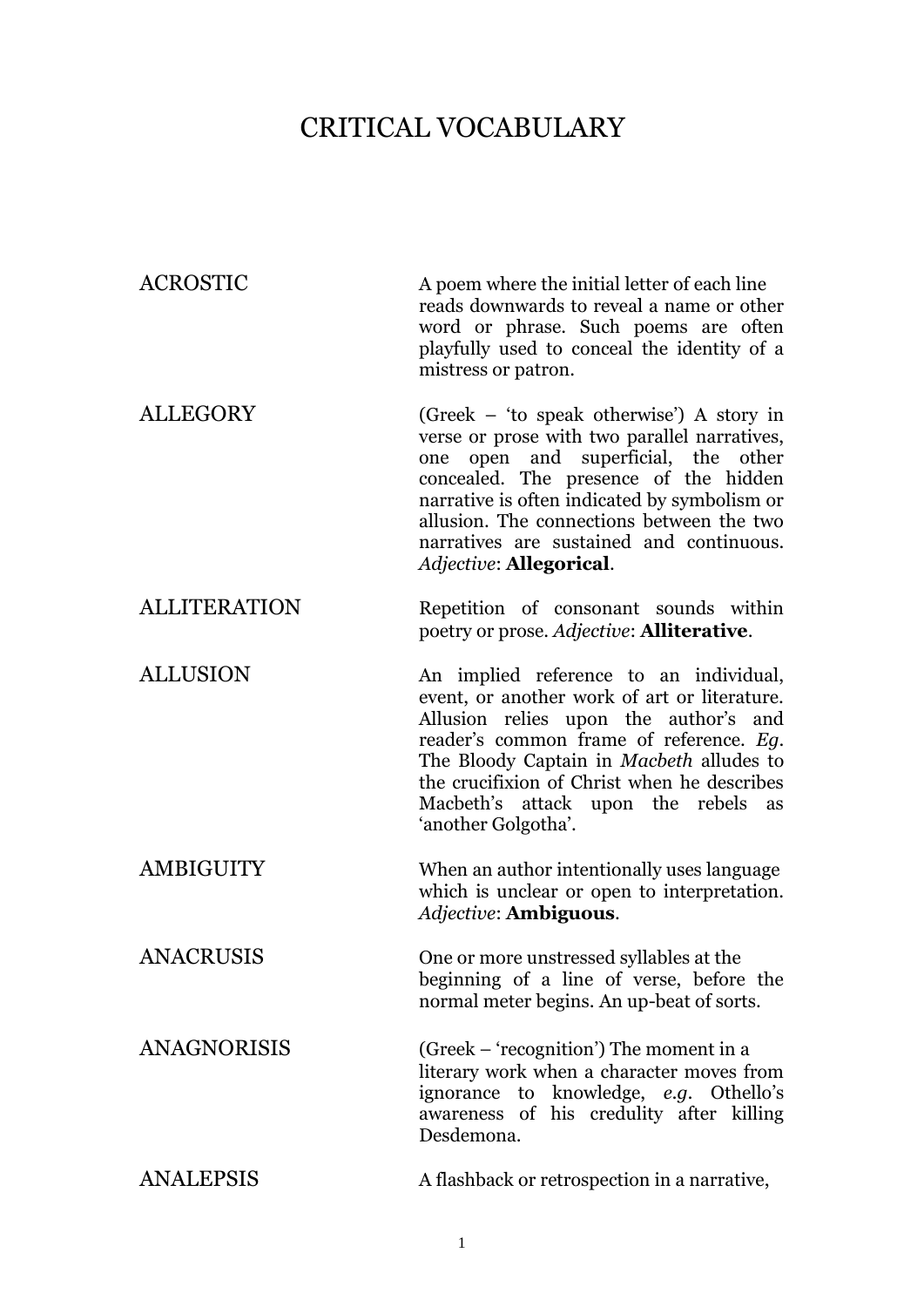often used to provide background information for the benefit of the reader or audience. An example is Prospero's description of events in Milan twelve years before the opening of *The Tempest*. *Adjective*: **Analeptic**.

- ANALOGUE A literary parallel; a text similar in structure or theme to another. *Adjective*: **Analogic**.
- ANAPAEST A metrical foot composed of two unstressed syllables followed by one stressed one; e.g., "I went to the Bar as a very young man."
- ANAPHORA The repetition of one or more words in successive lines of verse or prose sentences. It is generally used to generate rhetorical momentum. *Adjective*: **Anaphoric**.

ANTAGONIST The chief character in opposition or moral contrast to the **Protagonist** (qv). The antagonist is often villainous, but this is reversed if the protagonist is evil. *Eg*. Shylock in *The Merchant of Venice*; Macduff in *Macbeth*.

ANTI-CLIMAX A deflation of **Narrative** (qv), switching from intensified expectations to **Bathos** (qv) or disappointment. It is often used for comic effect. *Adjective*: **Anti-Climactic**.

ANTI-HERO A central character who conspicuously fails to conform to traditional qualities and moral standards of the hero; a figure who lacks heroic virtues. *Eg*. Pinkie in *Brighton Rock*; Jimmy Porter in *Look Back in Anger*.

ANTITHESIS A terse oppositional phrase with polarized ideas balanced against each other. *Eg.* "O impotence of mind, in body strong!" (Milton). *Adjective*: **Antithetical**.

ANTHROPOMORPHISM To impose human values or attributes upon creatures or the inanimate world. *Eg.* phrases such as "The Hand of God", "The song of the whale". Anthropomorphism is ubiquitous in Aesop's *Fables* – and Rupert the Bear. *Adjective*: **Anthropomorphic**.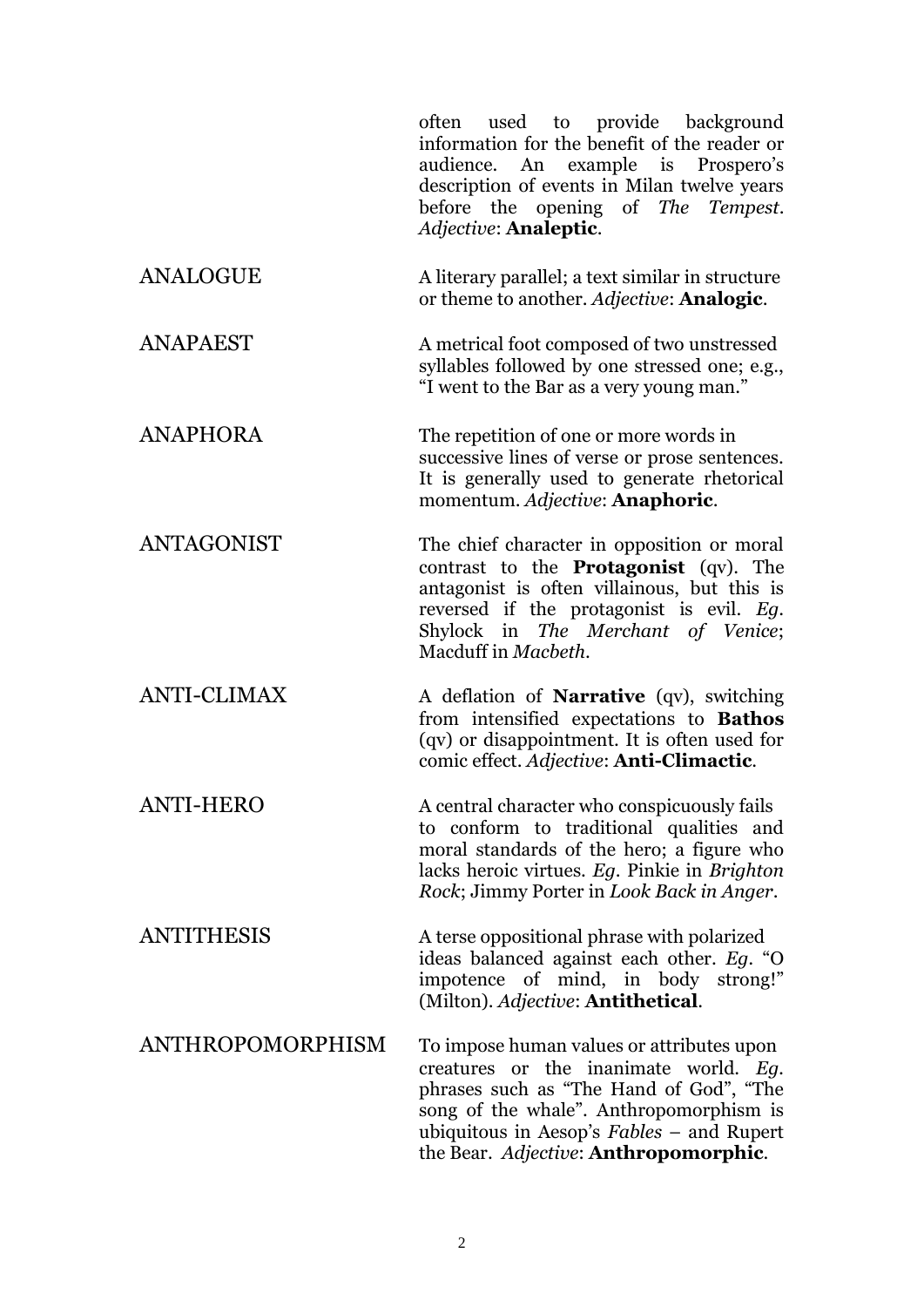| <b>ANTONYM</b>    | A word meaning the opposite of another:<br>fair/foul; truthful/dishonest;<br>e.q.<br>short/long; flippant/solemn. Antonym's<br>own antonym is <b>Synonym</b> . Adjective:<br>Antonymous.                                                                                                                                       |
|-------------------|--------------------------------------------------------------------------------------------------------------------------------------------------------------------------------------------------------------------------------------------------------------------------------------------------------------------------------|
| <b>APHORISM</b>   | compressed statement, usually<br>$\mathbf{A}$<br>philosophical or reflective in character, and<br>often witty. Eg. "A prince should provoke<br>neither fear nor war"; "Dogs, gamblers,<br>lovers and fire are never content with little".<br>See also Maxim. Adjective: Aphoristic.                                            |
| <b>APOLOGY</b>    | A written defence of a controversial<br>published opinion. Also Apologia.                                                                                                                                                                                                                                                      |
| <b>APOSTROPHE</b> | An address to an abstract idea, entity,<br>absent or dead person, location or thing. Eq.<br>"O Death, where is thy sting?"; or "Amen to<br>that, sweet powers."                                                                                                                                                                |
| <b>APTRONYM</b>   | A name chosen to reflect the personality,<br>physical appearance or other aspect of a<br>character. Eg. Mr Gradgrind; Miss Dainty<br>Fidget; Sir Toby Belch; Mr Fondlewife.<br>Adjective: Aptronymic.                                                                                                                          |
| <b>ARCHAISM</b>   | The use of obsolete or outmoded words. It is<br>often used to lend an antiquated or quaint<br>feel to prose or verse; depending upon<br>context, it can also appear affected or self-<br>conscious. Adjective: Archaic.                                                                                                        |
| <b>ARCHETYPE</b>  | A paradigmatic or stock character with<br>universal application, regardless of time,<br>place or genre. Eg. The dashing hero; the<br>troubled genius; the scolding wife; the<br>strong-spirited daughter; the lecherous<br>priest; the insolent servant; the loveable<br>rogue; the tart with heart. Adjective:<br>Archetypal. |
| ASIDE             | Dramatic convention where characters<br>express thoughts to themselves or the<br>audience without being overheard by other<br>characters on stage.                                                                                                                                                                             |
| <b>ASSONANCE</b>  | The repetition of vowel sounds in<br>neighbouring words.                                                                                                                                                                                                                                                                       |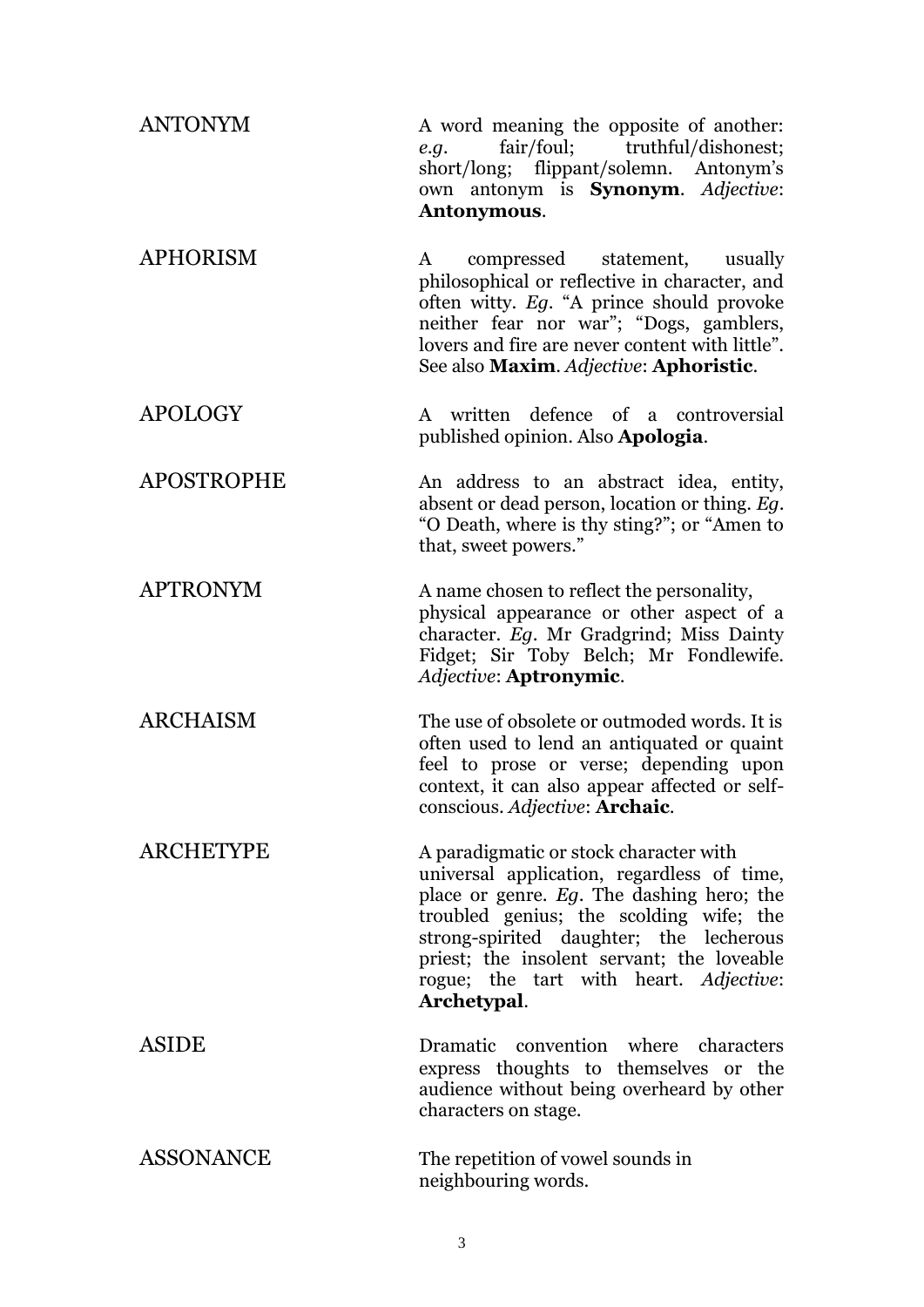| <b>ASYNDETON</b>     | The omission of conjunctives to create<br>greater compression. It lends prose greater<br>urgency, edge or immediacy. Eg. "The hot<br>city, menacing, rebellious. Angry people,<br>restless, impatient."                                                                                                                     |
|----------------------|-----------------------------------------------------------------------------------------------------------------------------------------------------------------------------------------------------------------------------------------------------------------------------------------------------------------------------|
| <b>AUBADE</b>        | A poem celebrating the dawn, or a poem<br>about lovers parting at daybreak.                                                                                                                                                                                                                                                 |
| <b>BALLAD</b>        | A song telling a story, originally<br>accompanied by dancing. In general, ballads<br>reflect low or humble subjects. The theme is<br>often tragic, sensational and moral, the<br>language direct and simple, and it is often<br>punctuated by a <b>Refrain</b> (qv). Adjective:<br><b>Balladic.</b>                         |
| <b>BATHOS</b>        | The unintentional fall into absurdity by an<br>author aiming at elevated expression.<br>Adjective: Bathetic.                                                                                                                                                                                                                |
| <b>BAWDY</b>         | The literary term for vulgarity, coarseness<br>and sexual innuendo.                                                                                                                                                                                                                                                         |
| <b>BEAST FABLE</b>   | A short moral tale where animals replace<br>and women yet show human<br>men<br>characteristics. They are frequently satirical<br>in intent. Chaucer's Nun's Priest's Tale is an<br>example, as are most of Aesop's Fables.                                                                                                  |
| <b>BILDUNGSROMAN</b> | (German – 'formation novel') A story<br>following a character's growth or<br>development<br>childhood,<br>through<br>adolescence and into adult life.                                                                                                                                                                       |
| <b>BLANK VERSE</b>   | Unrhymed lines of iambic pentameters.<br>This is the most common English verse<br>form and is believed to reflect the rhythms<br>of everyday speech. Should not be confused<br>with Free Verse (qv).                                                                                                                        |
| <b>BLAZON</b>        | (French, 'coat-of-arms'). Rhetorical device<br>in poetry where the beauties of a mistress<br>are itemized in a schematic top-down<br>manner. The poet conventionally praises the<br>lady's hair, brow, eyebrows, eyes, nose, lips,<br>teeth, breath, chin, neck, breasts. John<br>Donne had, of course, to work up from the |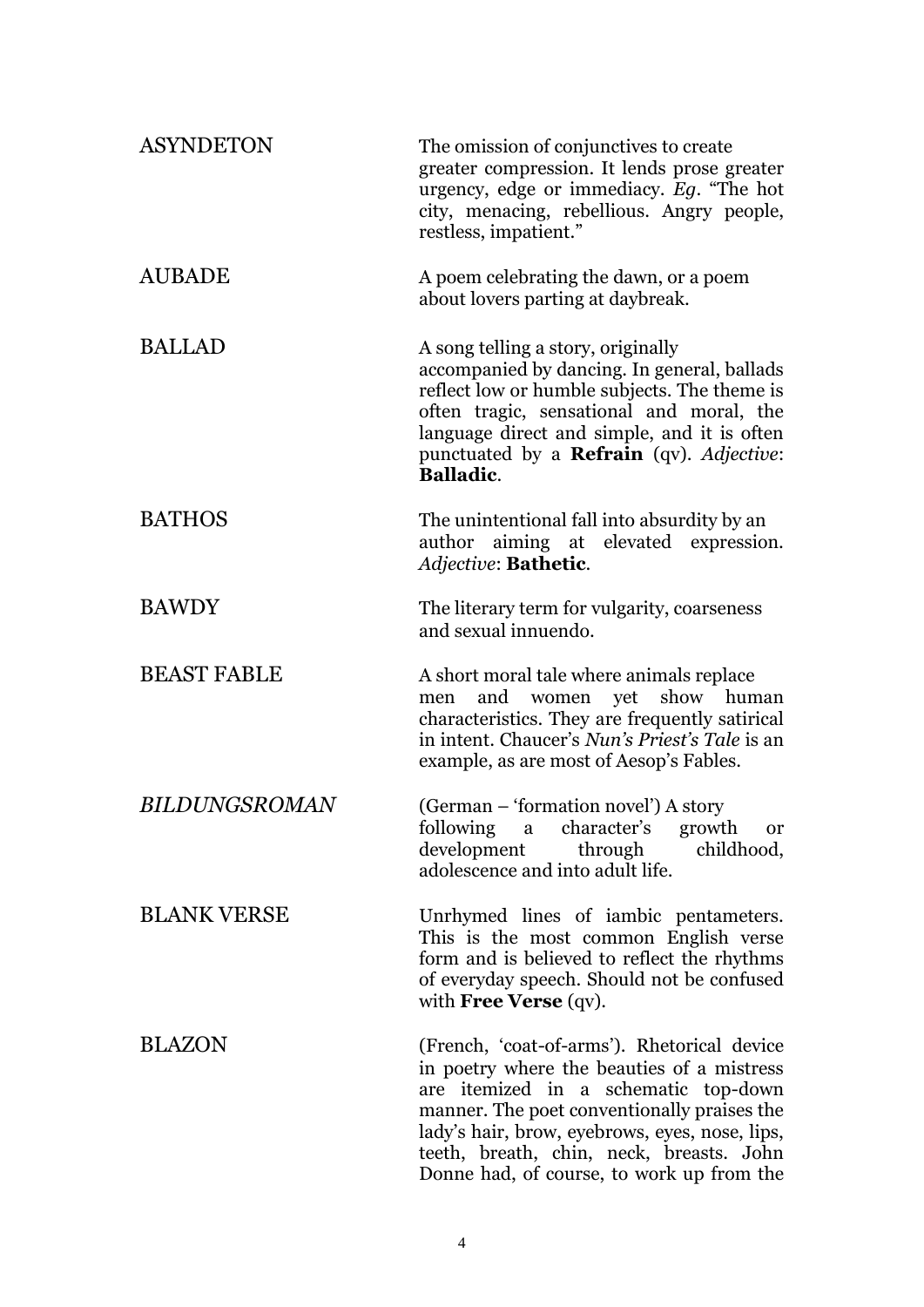|                    | feet in "Love's Progress" The tradition<br>was introduced by Petrarch and frequently<br>imitated.                                                                                                                                                                                                                                                                                              |
|--------------------|------------------------------------------------------------------------------------------------------------------------------------------------------------------------------------------------------------------------------------------------------------------------------------------------------------------------------------------------------------------------------------------------|
| <b>BOMBAST</b>     | Absurdly inflated language, often ill-suited<br>to the theme. When deployed intentionally<br>by the author, it is usually uttered by<br>characters.<br>ridiculous<br>pompous<br><b>or</b><br>Adjective: Bombastic.                                                                                                                                                                             |
| <b>BURLESQUE</b>   | A parody of a serious literary work, often<br>applying the style of the elegant original to a<br>low or vulgar theme.                                                                                                                                                                                                                                                                          |
| <b>CACOPHONY</b>   | Harshness of sound in verse or prose.<br>Adjective: Cacophonic.                                                                                                                                                                                                                                                                                                                                |
| <b>CADENCE</b>     | The melodic rise and fall of patterns of<br>speech, prose or verse. See also Inflection<br>$(qv)$ .                                                                                                                                                                                                                                                                                            |
| <b>CAESURA</b>     | (Latin, 'cut'). A pause in poetry dictated by<br>the break in clause or sentence. An <b>initial</b><br><b>caesura</b> occurs near the beginning of a<br>line, a <b>medial caesura</b> near the middle of<br>a line, and a <b>terminal caesura</b> towards<br>the end of a line.                                                                                                                |
| <b>CANON</b>       | A body of works which a consensus of<br>critics, scholars and other experts hold to be<br>exemplary of a nation's literature. Adjective:<br>Canonical.                                                                                                                                                                                                                                         |
| <b>CANTO</b>       | (Italian, 'song'). A subdivision of an Epic<br>poem, equivalent to the chapter of a novel.                                                                                                                                                                                                                                                                                                     |
| <b>CARPE DIEM</b>  | $(Latin - 'seize the day') A common theme in$<br>poetry where the reader or addressee is<br>advised to make the most of fleeting time.<br>Such poems are often an invitation to<br>sensuality, but can also warn of imminent<br>judgement and the afterlife. Famous<br>examples are Robert Herrick's "To the<br>Virgins, To Make Much of Time," and<br>Andrew Marvell's "To His Coy Mistress." |
| <b>CATASTROPHE</b> | (Greek – 'overturning') The tragic                                                                                                                                                                                                                                                                                                                                                             |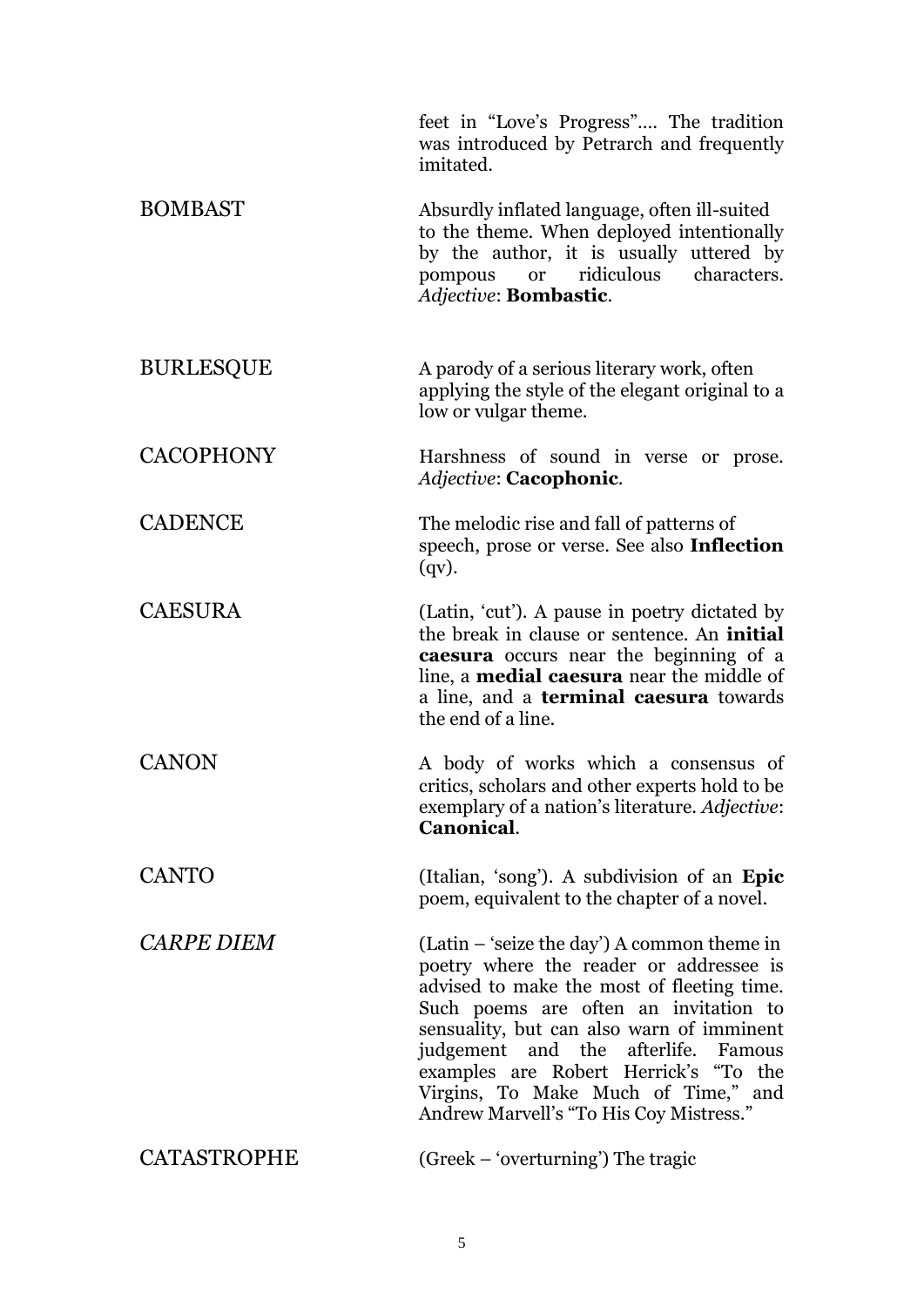**Dénouement** (qv) of a play or novel, often involving the death of the **Protagonist** (qv).

CATHARSIS (Greek – 'purgation') 1. The purging of guilt or unhealthy emotion from the **Protagonist** in a **Tragedy** (qqv). 2. The purging of horror and fear from the audience at the end of a tragedy. *Adjective*: **Cathartic**.

CHARACTERIZATION The representation of figures in literature, including details of psychology, motivation, appearance and social role. **Flat characters** have only one distinguishing feature; **Round characters** have complex, convincing features; **Stock characters** conform to familiar stereotypical roles; **Static characters** do not undergo any moral growth or other transformation through the course of the narrative.

## CHARACTERNYM See **Aptronym**.

CHORUS A group of actors speaking or singing in unison in drama or poetry. Deriving from Greek drama, the chorus often expresses communal responses to the action. *Adjective*: **Choric**.

CIRCUMLOCUTION Roundabout or digressive speech or writing, perhaps to conceal information or avoid offence. *Adjective*: **Circumlocutory**.

CLIMAX The moment in a narrative where a crisis is resolved. *Adjective*: **Climactic**.

CLOSURE The sense of resolution or completion at the end of a literary work.

COLLOQUIALISM The use of informal expression or **Dialect** Words (qv). *Adjective*: **Colloquial**.

COMEDY (Greek – 'revel') A play or other work written to amuse an audience. Comedies are usually set in the everyday world, examine social manners, and frequently treat the trials of love. Comedies almost always have happy endings for the chief characters,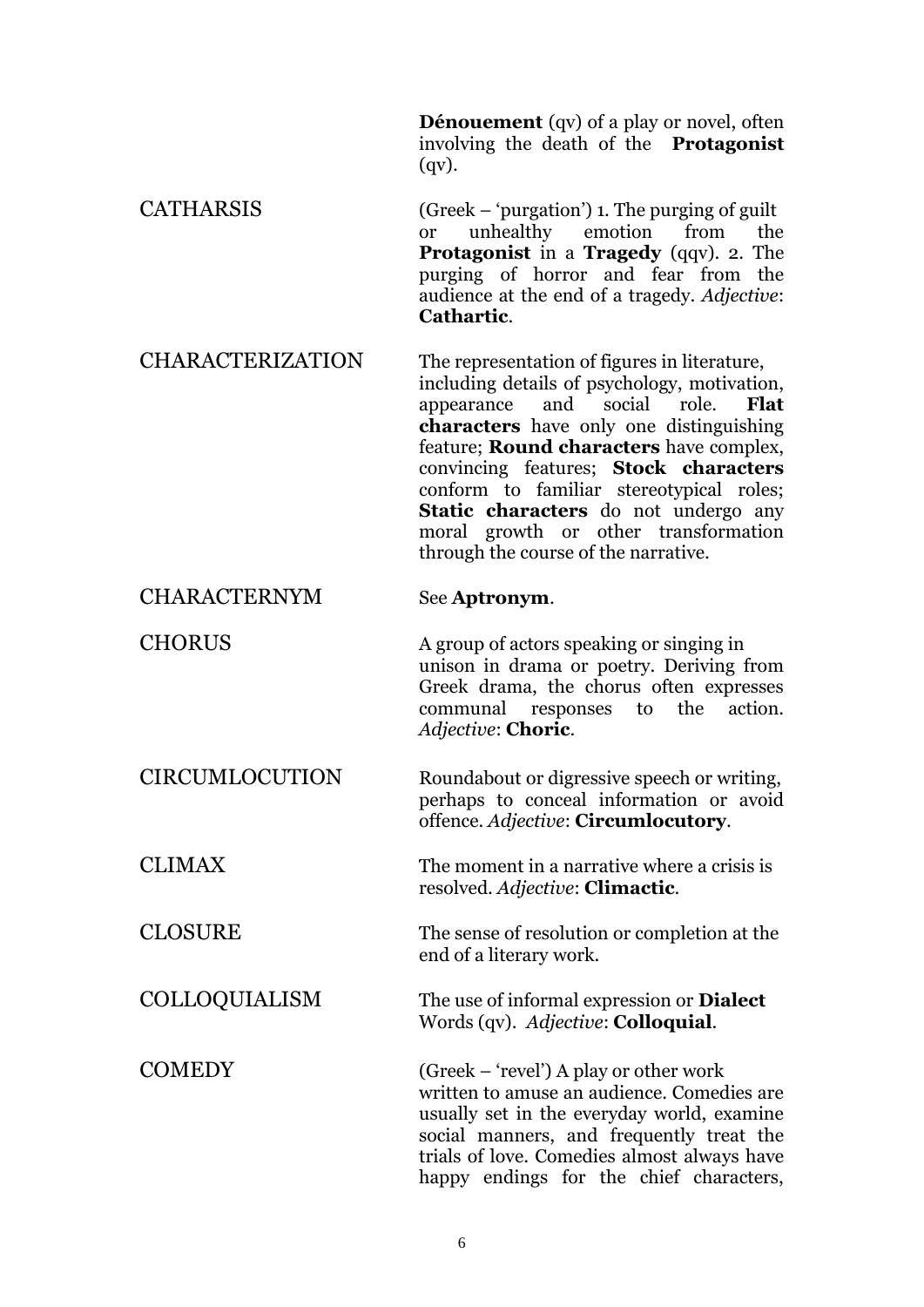perhaps marriage or an improvement in circumstances. In medieval literature the term was applied to any story with a happy ending. *Adjectives*: **Comic**, **Comedic**.

COMIC RELIEF The insertion of a short comic episode within a larger, tragic work. This can be used to alleviate tension, intensify pathos or throw the major issues of a play into contrast.

COMPLAINT A melancholy poem expressing discontent or emotional trauma. The theme of complaints is typically unhappiness in love, especially the cruelty of a mistress, but they can also treat political estrangement or other misfortunes.

CONCEIT (Latin – 'concept'; Italian – 'witty trifle') A fanciful metaphor depending upon an unlikely parallel or surprising or daring comparison. Conceits are typically found in sixteenth and seventeenth-century poetry, notably the Metaphysical poets where they are often sustained displays of inventive wit. This species of metaphor appeals principally to the intellect, and is more rarely sensually vivid.

CONFLICT The collision of ideas, outlooks, interests or ambitions in a narrative. Conflict can occur between individuals, typically perhaps a man and a woman, between an individual and his environment or social context, or between an individual and an element within his own psyche.

CONSONANCE A form of half-rhyme involving the repetition of consonants, usually at the end of words; *e.g.* "blank" and "think"; "strong" and "string"; "swan" and "stone". See also **Assonance**.

*CONTEMPTUS MUNDI* Expressions of disaffection and mistrust of the world and human achievement. The writer warns of the fleeting nature of human life and the impermanence of human endeavour, contrasting these with the eternal values of heaven.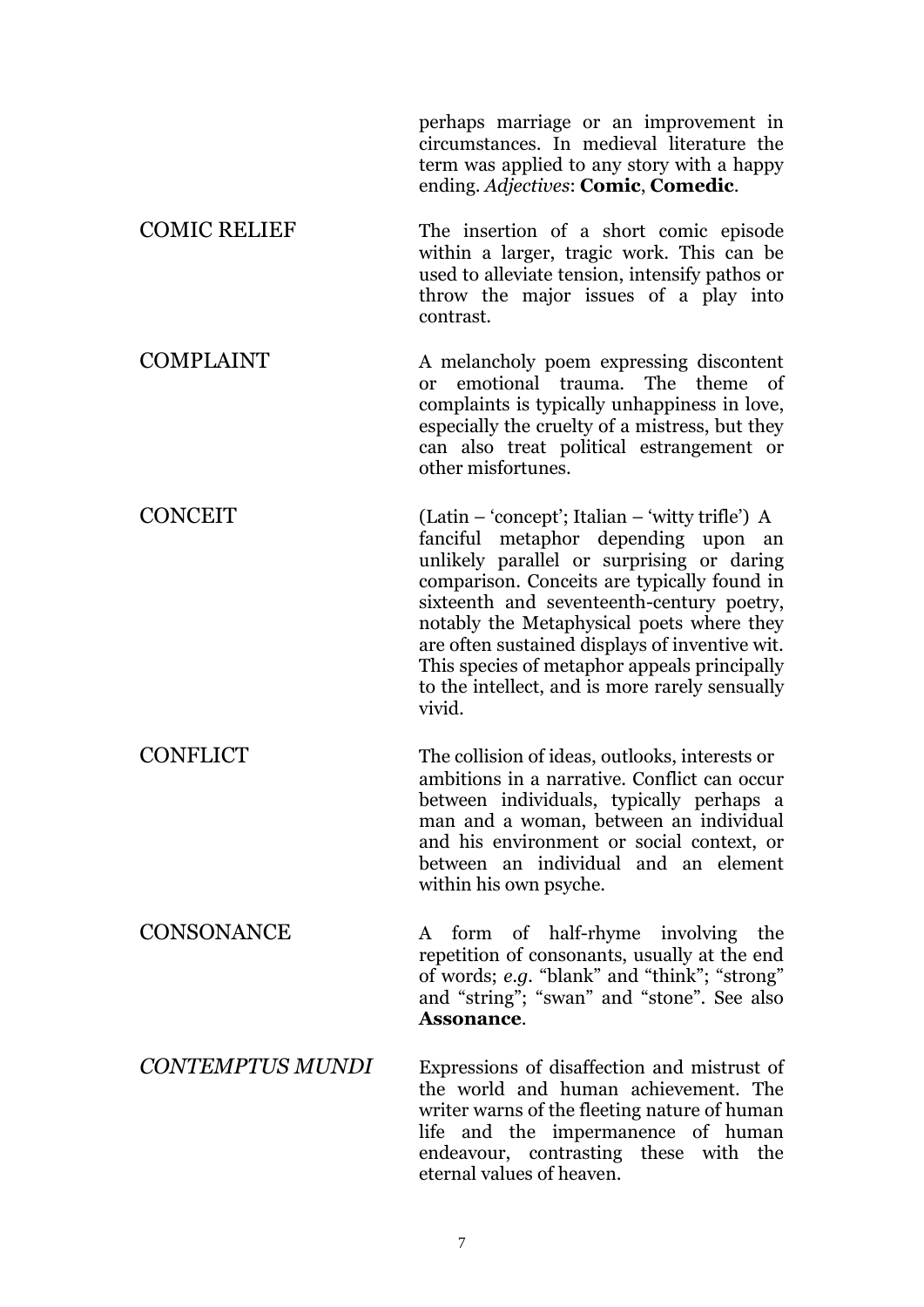| <b>COPIA</b>           | The provision of multiple examples or<br>instances to illustrate a point or argument.<br>Particularly effective in rhetoric, copia is<br>intended to persuade through weight of<br>proof.                                                                                                                                                                                                                                                                                                                                                                                                                                                                                                      |
|------------------------|------------------------------------------------------------------------------------------------------------------------------------------------------------------------------------------------------------------------------------------------------------------------------------------------------------------------------------------------------------------------------------------------------------------------------------------------------------------------------------------------------------------------------------------------------------------------------------------------------------------------------------------------------------------------------------------------|
| <b>COUPLET</b>         | Two successive rhyming lines of verse.                                                                                                                                                                                                                                                                                                                                                                                                                                                                                                                                                                                                                                                         |
| <b>CRISIS</b>          | The decisive moment of a narrative where<br>tensions reach their peak and the action<br>moves towards resolution.                                                                                                                                                                                                                                                                                                                                                                                                                                                                                                                                                                              |
| <b>CRUX</b>            | A puzzling or apparently insoluble problem<br>- sometimes intentional; sometimes owing<br>to authorial inattention.                                                                                                                                                                                                                                                                                                                                                                                                                                                                                                                                                                            |
| <b>DACTYL</b>          | A metrical foot comprised of one stressed<br>and two unstressed syllables.                                                                                                                                                                                                                                                                                                                                                                                                                                                                                                                                                                                                                     |
| DÉNOUEMENT             | (French – 'untying') The resolution of plot<br>complications in a narrative, usually<br>following the <b>Climax</b> (qv).                                                                                                                                                                                                                                                                                                                                                                                                                                                                                                                                                                      |
| <b>DEUS EX MACHINA</b> | (Latin – 'god from the machine') The<br>resolution of a plot by an improbable<br>coincidence or other fortuitous outcome.<br><i>E.g.</i> , any James Bond novel.                                                                                                                                                                                                                                                                                                                                                                                                                                                                                                                               |
| <b>DIALECT</b>         | A distinctive variant of a language, often<br>spoken within a specific geographical region<br>pronunciation, vocabulary<br>where<br>and<br>sometimes grammar differs<br>from<br>the<br>standard form of the language<br>(see<br>The<br><b>Received Pronunciation</b> (qv).<br>notion of a standard form of a language is<br>itself suspect, usually reflecting its form in<br>the place of greatest political and economic<br>influence. Examples of dialects within<br>English include Geordie (for the North East<br>of England); Cockney (for East London);<br>Estuary English (for Essex); Glaswegian (for<br>Glasgow); and, perhaps the finest, Ulster<br>English, from Northern Ireland. |
| <b>DIALECTIC</b>       | In one sense, the process or reasoning or<br>logical argument. In another sense, the<br>exchange of contrary or opposing ideas                                                                                                                                                                                                                                                                                                                                                                                                                                                                                                                                                                 |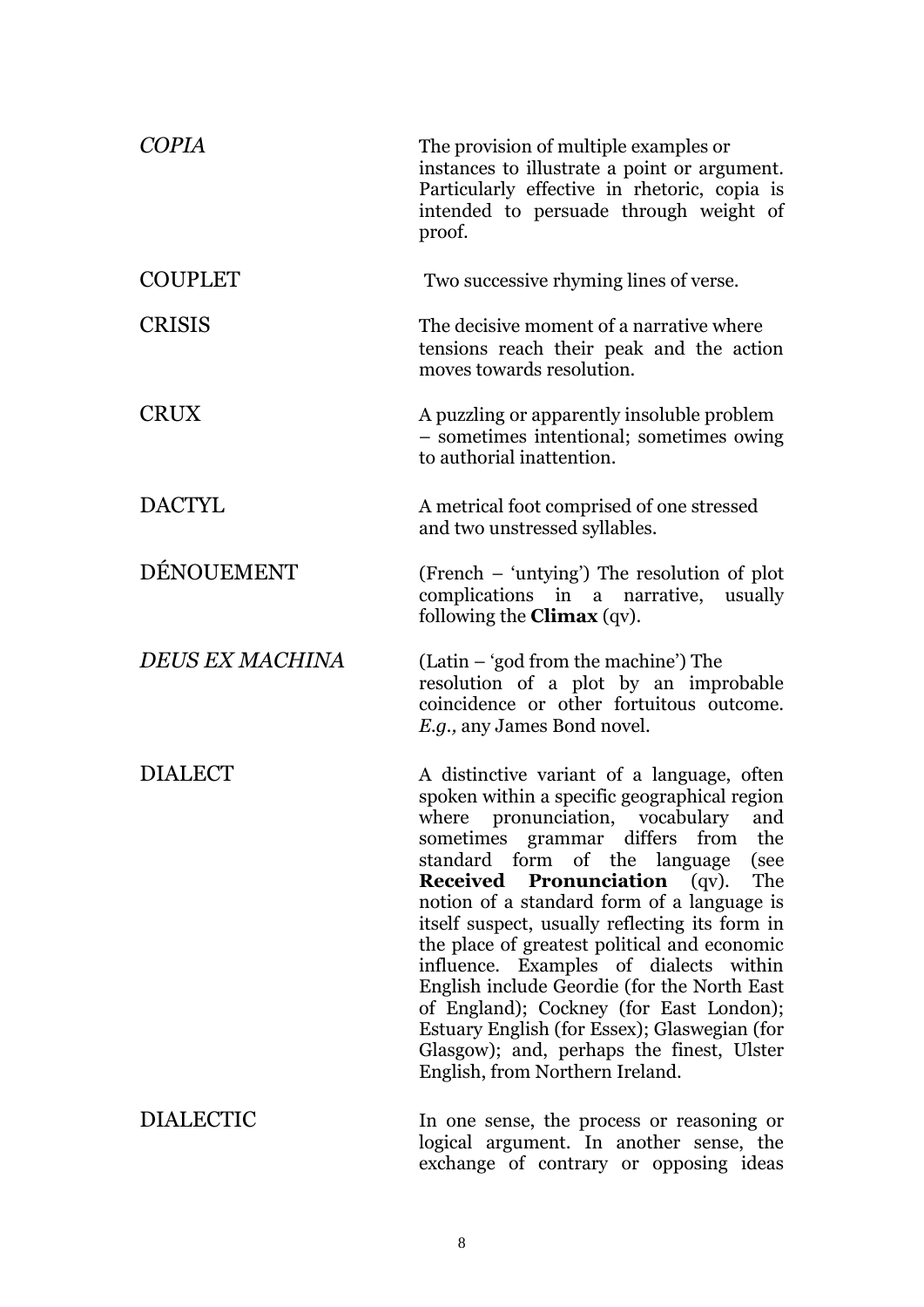within an academic or ideological debate. *Adjective*: **Dialectical**.

- DIALOGUE Speech between characters in literary works. In a more specialized application, a discursive work articulated by fictional characters. *Adjective*: **Dialogic**.
- DICTION The verbal register of a literary work. Typical elements in diction in literature may include figurative expression, literal expression, formal expression or informal expression.
- DIDACTICISM The authoritative communication of knowledge or doctrine, usually with little regard for debate or negotiation. *Adjective*: **Didactic**.

DIGRESSION A departure from the narrative or discursive thread. Such wanderings from the point can be used to comic effect, as in the novels of Henry Fielding. *Adjective*: **Digressive**.

DISCOURSE A sustained exposition or thesis of a serious, often controversial theme, which develops ideas with care and coherence.

DOGGEREL Execrable or inept poetry.

DRAMATIC IRONY The discrepancy between what a character in a play believes to be true and what the audience or reader knows to be true. *Eg*. In *King Lear*, Gloucester's statements of regard for the illegitimate son who is plotting against him.

DYSTOPIA The creation of a nightmare fictional world where human conduct is brutal and merciless. Dystopic worlds are mirror images of **utopias** (qv) and often satirize contemporary life. *Eg*. Orwell's *1984*; Huxley's *Brave New World*. *Adjective*: **Dystopian**.

ELEGY A mournful lyric poem lamenting the death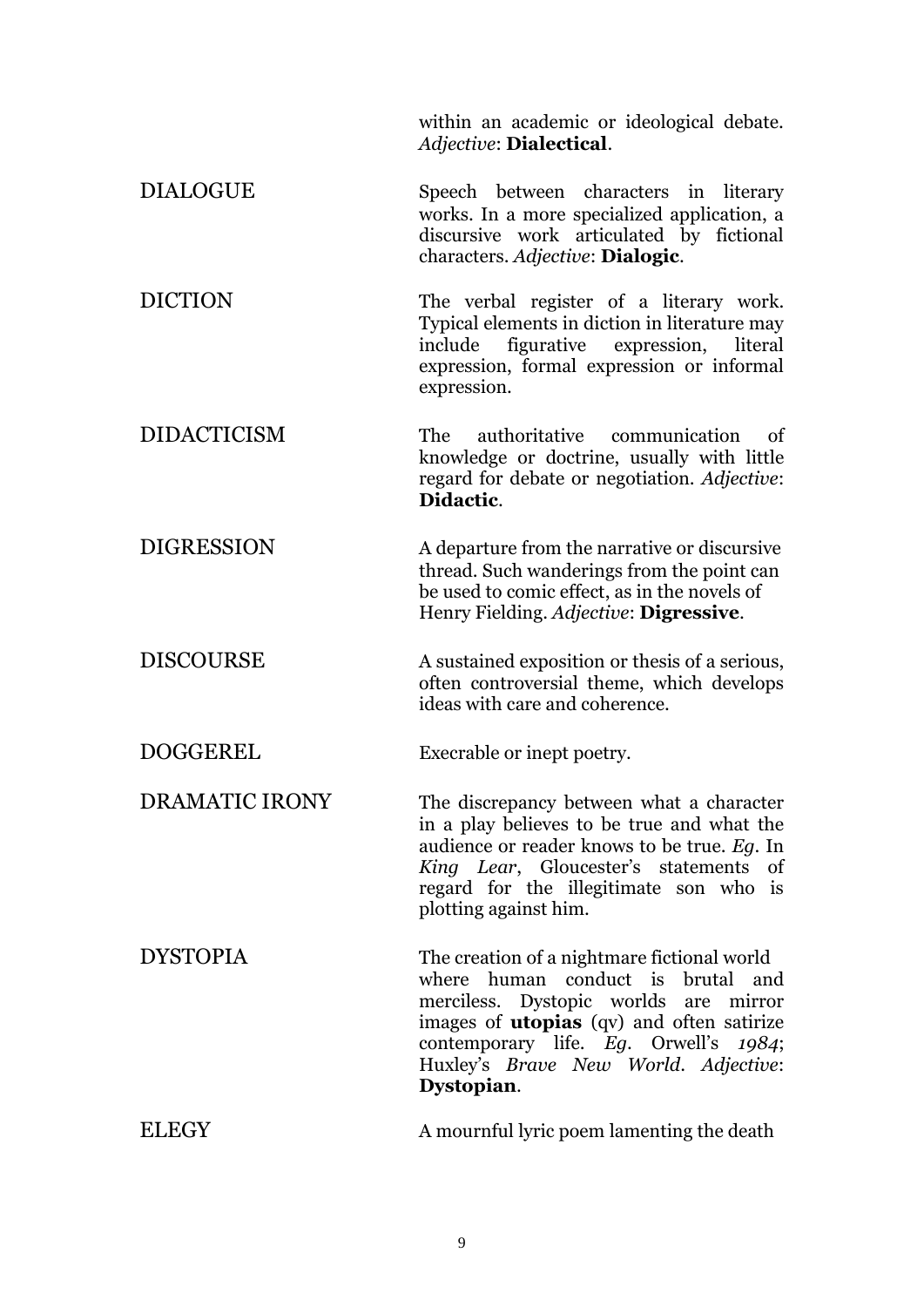of an individual or some other personal loss, expressing regret for life's vicissitudes. *Adjective*: **Elegaic**.

ELISION The slurring of a syllable or vowel, usually by running two words together. *Eg*. 'Th'eventide'. *Adjective*: **Elided**.

ELLIPSIS The omission of one or more words from a sentence or line of poetry, drama, *etc.* Commonly used when citing lengthy quotations. Ellipsis is denoted by a line of three full stops, or four, if the omitted words close the sentence. *Adjective*: **Elliptical**.

- EMBLEM A literary form of the Renaissance and early modern period in which a motto is combined with a picture and epigram to comment upon morality, love, politics, religion and philosophical concerns. Meaning is often ambiguous or fluid, and emblems are open-ended forms with considerable space for personal interpretation. *Adjective*: **Emblematic**.
- EMOTIVE LANGUAGE Language calculated to rouse emotions, such as anger, patriotism, partisanship, etc. in the listener.

ENCOMIUM The glorification and celebration of a person, place or event. A commonly used device in propaganda, but deployed for more innocent purposes in, for example, poems or addresses to great persons, a lover, or even to God. *Adjective*: **Encomiastic**.

END-STOPPED When metre, rhyme and sense all coincide at the end of a line of poetry. See also **Caesura** (qv).

ENJAMBEMENT Running the sense of a line of poetry over the **Caesura** (qv). As an effect, enjambement can increase of fluidity and speed of verse. It also forces attention upon the terminal word in one line, and the primary word in the next.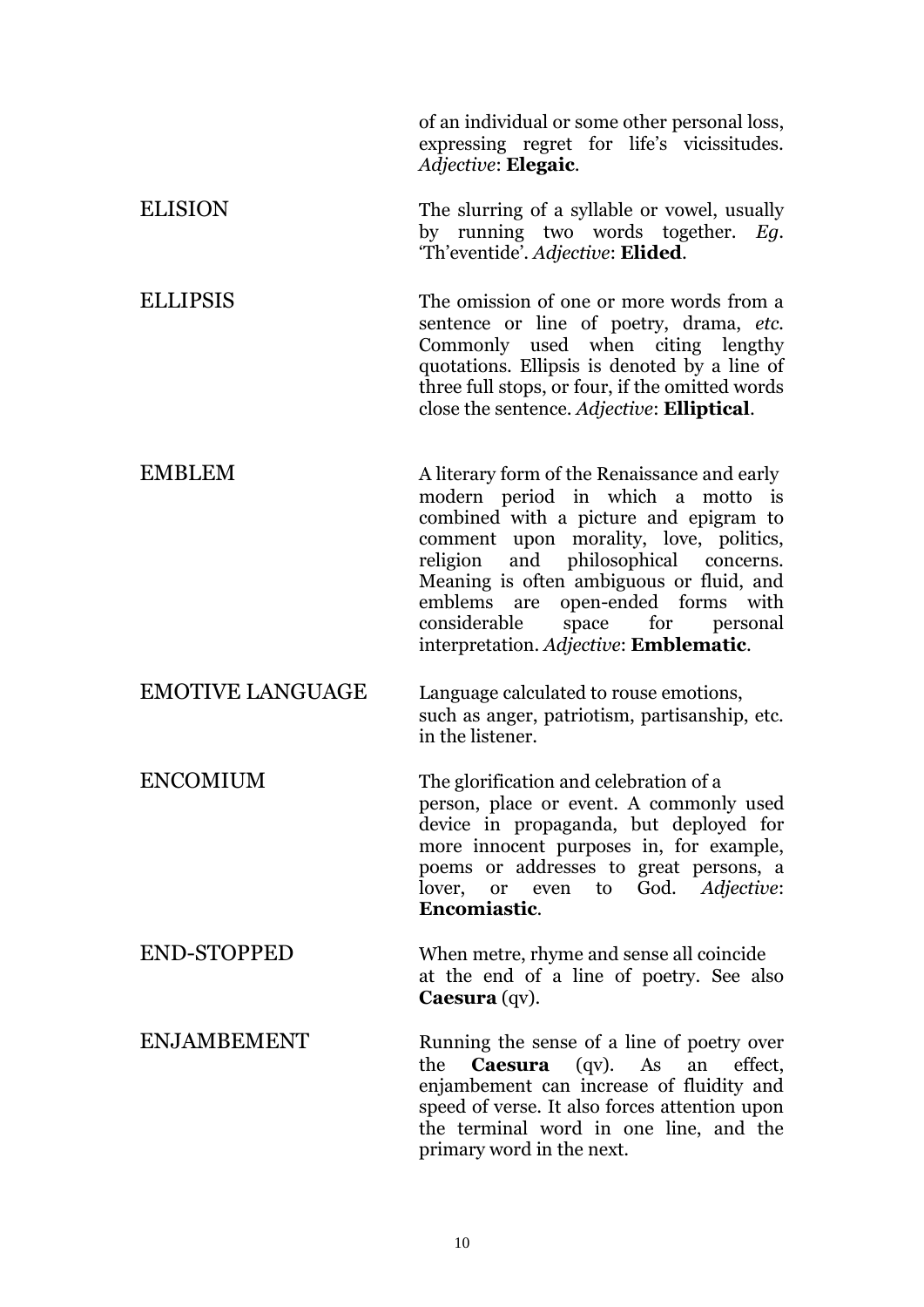| <b>EPIC</b>             | (Greek, 'song'). A long narrative poem<br>treating a powerful theme on the life and<br>achievements of heroes, rulers and military<br>leaders. Epics typically describe<br>the<br>foundation of nations or civilizations, and<br>combine historical elements with allegory<br>and myth. The leading examples in Western<br>culture are The Iliad, Odyssey and The<br>Spenser's Faerie Queene<br>Aeneid.<br>and<br>Milton's <i>Paradise Lost</i> are the most<br>celebrated examples in English literature.<br>The term is grossly misused when applied to<br>Hollywood blockbuster films. |
|-------------------------|-------------------------------------------------------------------------------------------------------------------------------------------------------------------------------------------------------------------------------------------------------------------------------------------------------------------------------------------------------------------------------------------------------------------------------------------------------------------------------------------------------------------------------------------------------------------------------------------|
| <b>EPIGRAM</b>          | (Greek, 'inscription'). An<br>aphoristic<br>statement in verse or prose, notable for its<br>wit and concision. Epigrams can be<br>moralistic, satiric or eulogistic. Adjective:<br>Epigrammatic.                                                                                                                                                                                                                                                                                                                                                                                          |
| <b>EPIGRAPH</b>         | A short quotation placed on the title page of<br>a book. Adjective: Epigraphic.                                                                                                                                                                                                                                                                                                                                                                                                                                                                                                           |
| <b>EPILOGUE</b>         | (Greek, 'long speech'). A speech presented<br>at the close of a play, often summing up the<br>action, or drawing a moral from it.<br>Shakespearean epilogues often make a<br>direct appeal to the audience for applause,<br>thus wittily breaking the <b>Illusion</b> (qv) of<br>the play.                                                                                                                                                                                                                                                                                                |
| <b>EPIPHANY</b>         | (Greek, 'manifestation'). A transcendent<br>moment in a work of literature. They occur<br>commonly in intensely religious works, such<br>as seventeenth-century divine lyrics; but<br>they also appear in modern authors such as<br>Joyce where they reveal the spiritual<br>condition of the <b>Protagonist</b> (qv) or<br>document the experience of heightened<br>sensory awareness. Adjective: Epiphanic.                                                                                                                                                                             |
| <b>EPISTOLARY NOVEL</b> | form of narrative popular in the<br>A<br>eighteenth century where the entire action<br>of a story was told through letters<br>exchanged between characters. Famous<br>examples include Samuel Richardson's<br>Pamela and Clarissa.                                                                                                                                                                                                                                                                                                                                                        |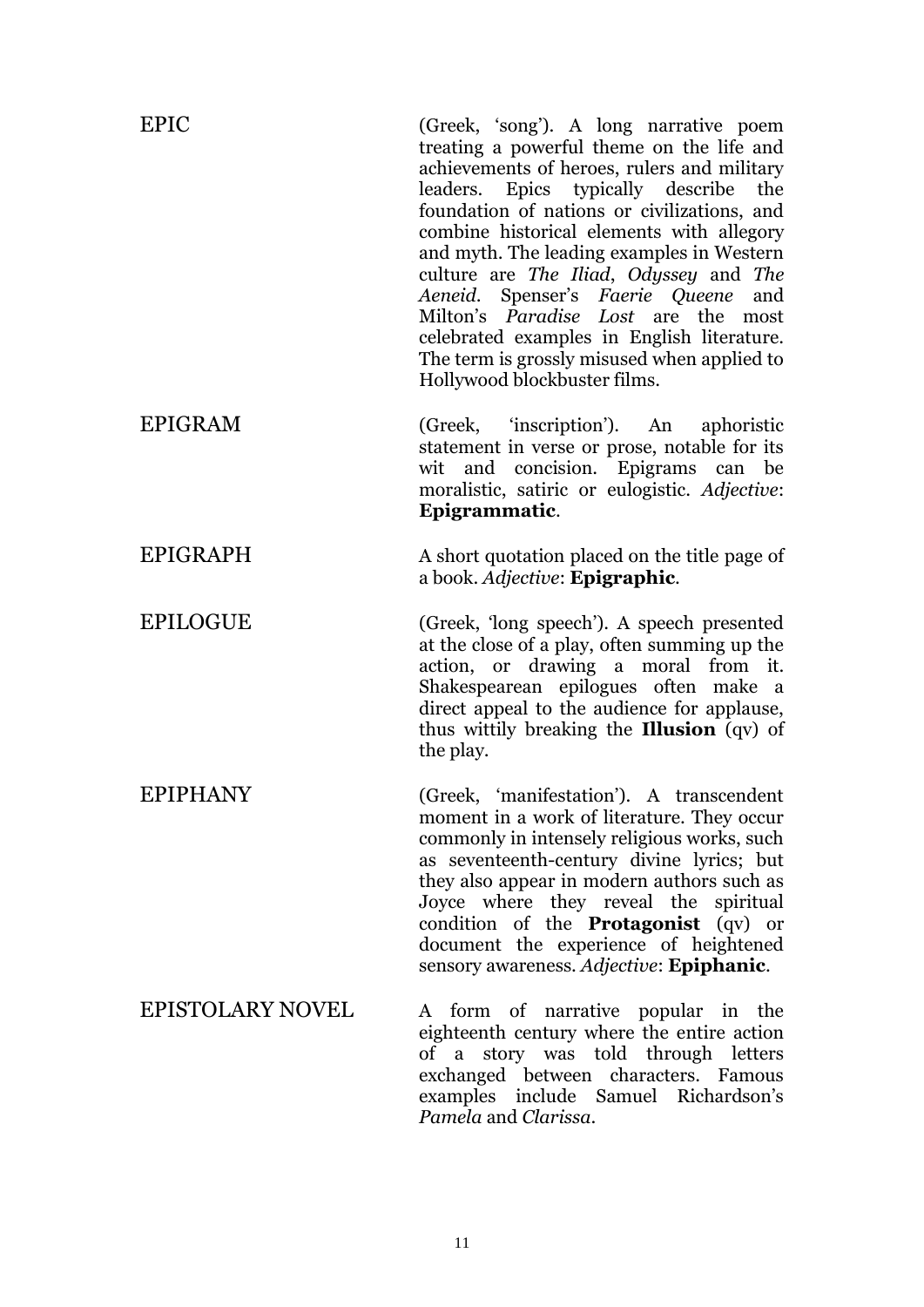| <b>EPITAPH</b>        | (Greek, 'funeral oration'). A memorial<br>inscription carved upon a monument<br>denoting the achievements of the dead.                                                                                                                                                                                                                                                                                |
|-----------------------|-------------------------------------------------------------------------------------------------------------------------------------------------------------------------------------------------------------------------------------------------------------------------------------------------------------------------------------------------------------------------------------------------------|
| <b>EPITHALAMION</b>   | (Greek, 'bridal chamber'). A poem<br>celebrating a wedding, usually elaborately<br>allegorical in nature. There are famous<br>examples by Spenser and Donne.                                                                                                                                                                                                                                          |
| <b>EPITHET</b>        | (Greek, 'add'). An adjective set before a<br>name to define character or properties. An<br>example is Chaucer's repeated use in The<br>Miller's Tale of the phrase "hende Nicholas"<br>to denote the character's amorous nature.                                                                                                                                                                      |
| <b>EPONYMOUS HERO</b> | A character who lends his/her name to a<br>Macbeth, Hamlet,<br>eg.<br>Emma,<br>book:<br>Madame Bovary, Squirrel Nutkin, Rupert<br>the Bear.                                                                                                                                                                                                                                                           |
| <b>EUPHEMISM</b>      | Circumlocution. The avoidance of a<br>sensitive, personal, indelicate or taboo<br>subject by the use of mild or evasive<br>language. For example, to avoid talking of<br>death, it might be said that someone has<br>"kicked the bucket", "passed away", "is no<br>longer with us." A pregnant woman is<br>"expecting", "in the family way", "has a bun<br>in the oven", etc. Adjective: Euphemistic. |
| <b>EUPHONY</b>        | Beautiful, soft sounds in poetry, usually<br>achieved through the use of Assonance<br><b>Sibilance</b><br>Adjective:<br>and<br>$(qqv)$ .<br>Euphonic.                                                                                                                                                                                                                                                 |
| <b>EXEGESIS</b>       | The <b>Exposition</b> (qv) of difficult or obscure<br>passages in literature, and, in particular, the<br>Bible. Adjective: Exegetical.                                                                                                                                                                                                                                                                |
| <b>EXEMPLUM</b>       | A reference to a universally known story to<br>illustrate a moral. An example might be an<br><b>Allusion</b> (qv) to the story of Samson to<br>warn against trusting a scheming wife, or<br>reference to Canute to advise against<br><b>Hubris</b> $(qv)$ .                                                                                                                                           |
| <b>EXPLICATION</b>    | The formal analysis and dissection of a<br>passage of text. Adjective: Explicatory.                                                                                                                                                                                                                                                                                                                   |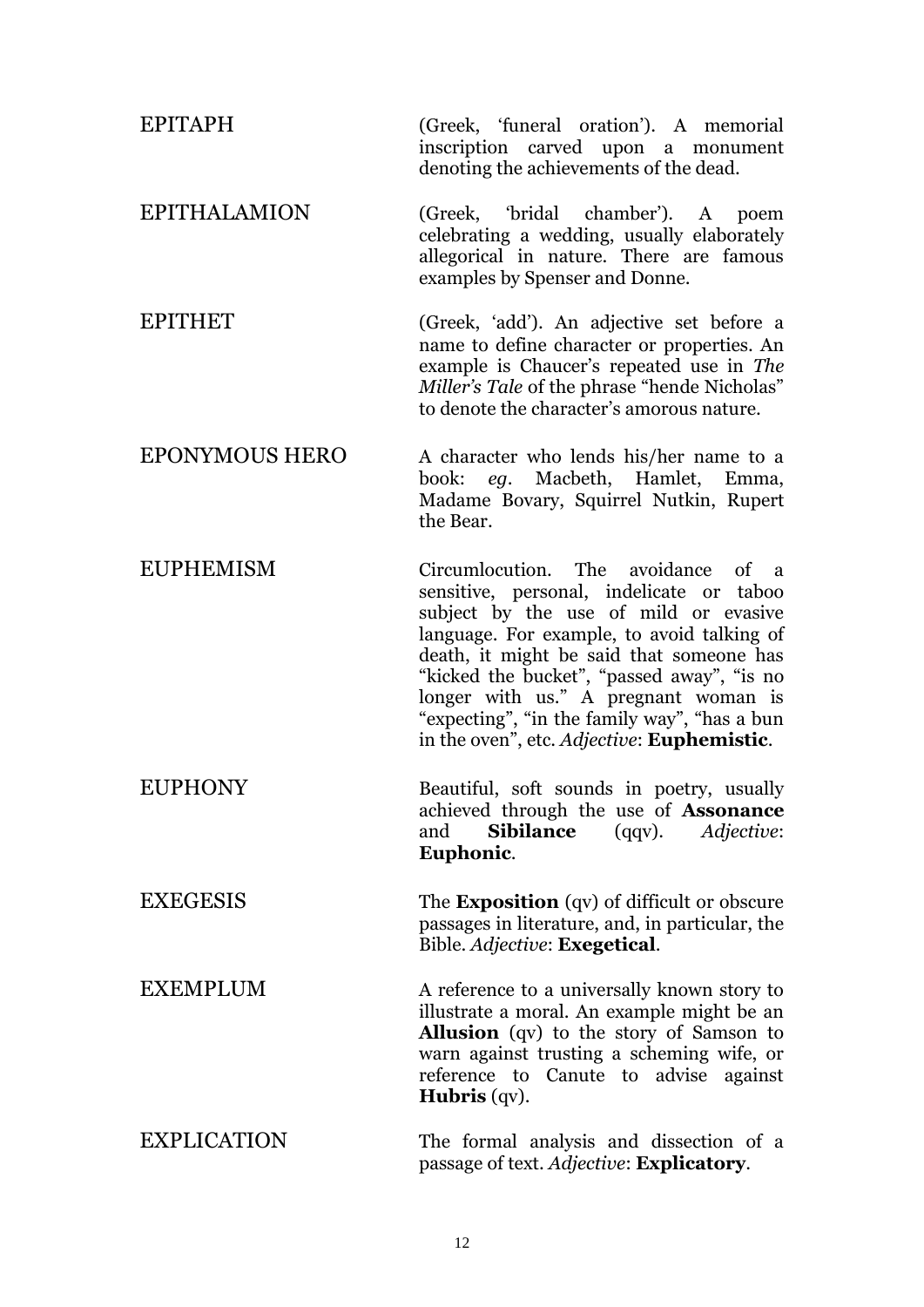| <b>EXPOSITION</b>              | The method of providing necessary<br>knowledge of character, place<br><b>or</b><br>circumstance at the beginning of a story or<br>play. Adjective: <b>Expository</b> .                                                                                                                                                                                                                                                                                                         |
|--------------------------------|--------------------------------------------------------------------------------------------------------------------------------------------------------------------------------------------------------------------------------------------------------------------------------------------------------------------------------------------------------------------------------------------------------------------------------------------------------------------------------|
| <b>FABLE</b>                   | A moral story with universal applicability.<br>Fables often treat the follies and virtues of<br>humanity through simple, monolithic<br>stories. Their truths and lessons<br>are<br>timeless. Beast fables Anthropomorphize<br>(qv) human behaviour through a narrative<br>involving animals, and often carry a<br>pronounced <b>Satiric</b> edge (qv).                                                                                                                         |
| <b>FABLIAU</b>                 | A species of <b>Fable</b> (qv) that flourished in<br>the Middle Ages often of a scabrous or<br><b>Bawdy</b> nature (qv).                                                                                                                                                                                                                                                                                                                                                       |
| <b>FARCE</b>                   | A dramatic comic mode characterized by<br>slapstick humour, physical<br>comedy,<br>preposterous scenarios, and often a frantic<br>pace. Essentially unrealistic, farces feature<br>exaggerated human types, far-fetched<br>coincidences and comical confrontations.<br>Adjective: Farcical.                                                                                                                                                                                    |
| <b>FICTION</b>                 | General term for imaginative writing in<br>prose, that is, novels, short stories, novellas,<br>etc. Adjective: Fictional, Fictive.                                                                                                                                                                                                                                                                                                                                             |
| FORM                           | The structure and mechanics of a literary<br>work, embracing such things as genre, style,<br>etc. An analysis of form does not consider<br>contents of the work. Adjective: Formal.                                                                                                                                                                                                                                                                                            |
| <b>FREE INDIRECT DISCOURSE</b> | A narrative standpoint when the<br>third person narrator uses the language and<br>speech patterns of the character without<br>using the first person ("I"). In free indirect<br>discourse the narrative is flexible and may<br>quickly shift back and forth from intimate<br>and subjective to distant and objective. "He<br>went to the door. Damn. She was waiting for<br>him." See the opening of Virginia Woolf's To<br>the Lighthouse for the sophisticated use of<br>it. |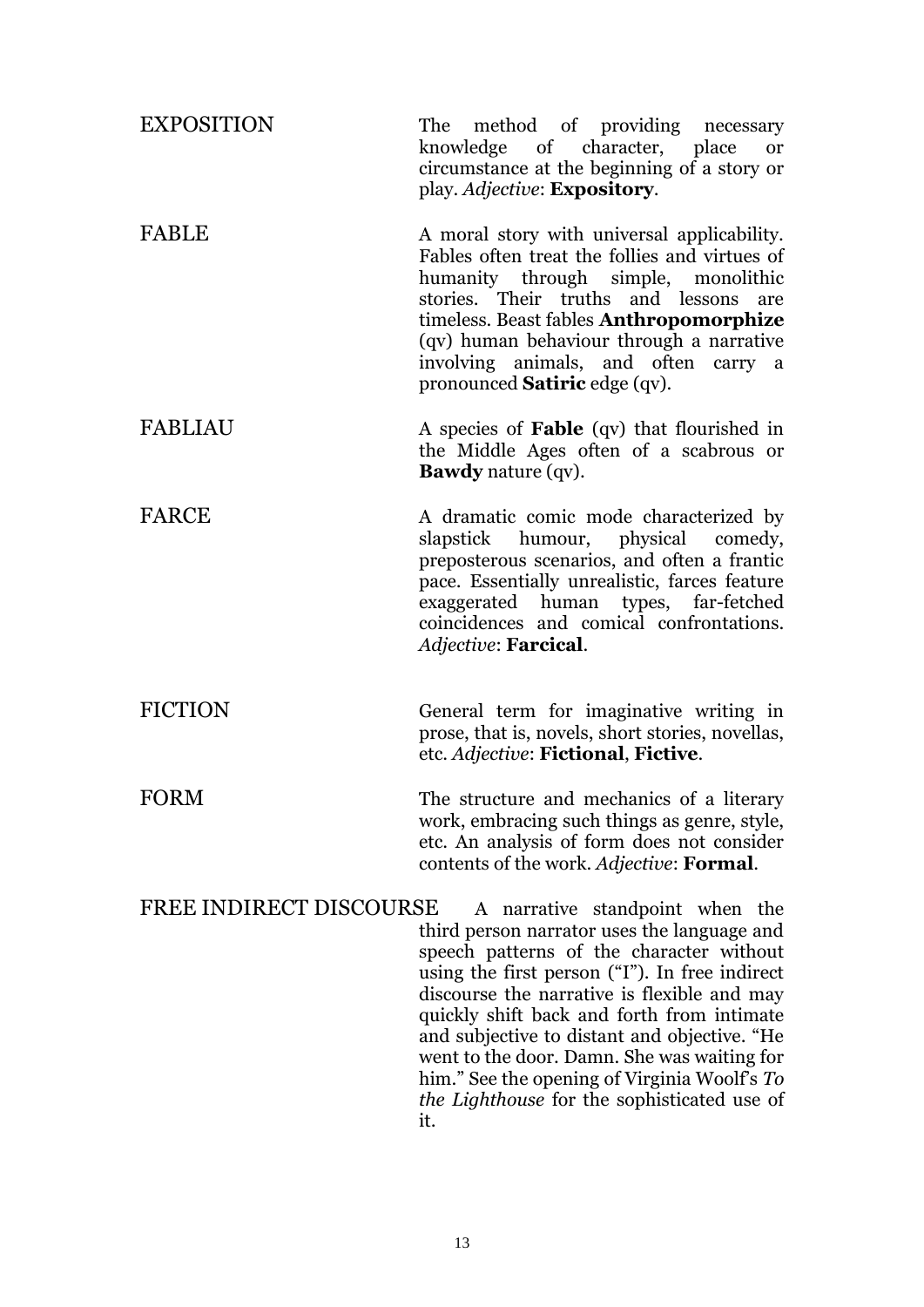| <b>FREE VERSE</b> | Verse with no regular <b>Rhythm</b> , line length,<br>or <b>Meter</b> (qqv).                                                                                                                                           |
|-------------------|------------------------------------------------------------------------------------------------------------------------------------------------------------------------------------------------------------------------|
| <b>FURNITURE</b>  | Props and apparatus in a work that help<br>identify genre; for example,<br>sheep,<br>shepherds, shepherdesses, are all furniture<br>that denote Pastoral; weapons, warhorses,<br>city walls, denote <b>Epic</b> (qqv). |
| <b>FUSTIAN</b>    | Pompous, inflated or <b>Bombastic</b> literature<br>(qv), always used disparagingly. See also<br><b>Inkhorn Term (qv).</b>                                                                                             |
| <b>GENRE</b>      | A literary category, such as novel, <b>Epic</b><br>poetry, dramatic monologue, Lyric, Gothic<br>novel, Jacobean city comedy, etc. Adjective:<br>Generic.                                                               |
| <b>GLOSS</b>      | An explanatory note provided either by the<br>author or his/her editor.                                                                                                                                                |
| <b>GLOSSARY</b>   | A list of technical, obscure or difficult<br>words, for example, the present document.                                                                                                                                 |
| <b>GROTESQUE</b>  | The bizarre, exotic, forbidden or unnatural<br>in literature, usually exaggerated human<br>types. Dickens's villains are often styled in<br>the grotesque.                                                             |
| HAIKU             | Short Japanese verse form using seventeen<br>syllables in three lines of five, seven and five<br>respectively. Sometimes attempted by<br>modern English poets as demonstration of<br>skill.                            |
| <b>HAMARTIA</b>   | Tragic misjudgement or error by the<br><b>Protagonist</b> (qv) in a novel or play. Closely<br>connected to Tragic Flaw, Hamartia<br>normally afflicts the protagonist by<br>coincidence or chance.                     |
| <b>HARANGUE</b>   | An inflammatory speech calculated to rouse<br>dangerous or passionate emotions in its<br>hearers, for example, Henry V's speech<br>before Agincourt.                                                                   |
| HERO/HEROINE      | Principal male or female character in a work<br>of literature. See <b>Protagonist</b> (qv).                                                                                                                            |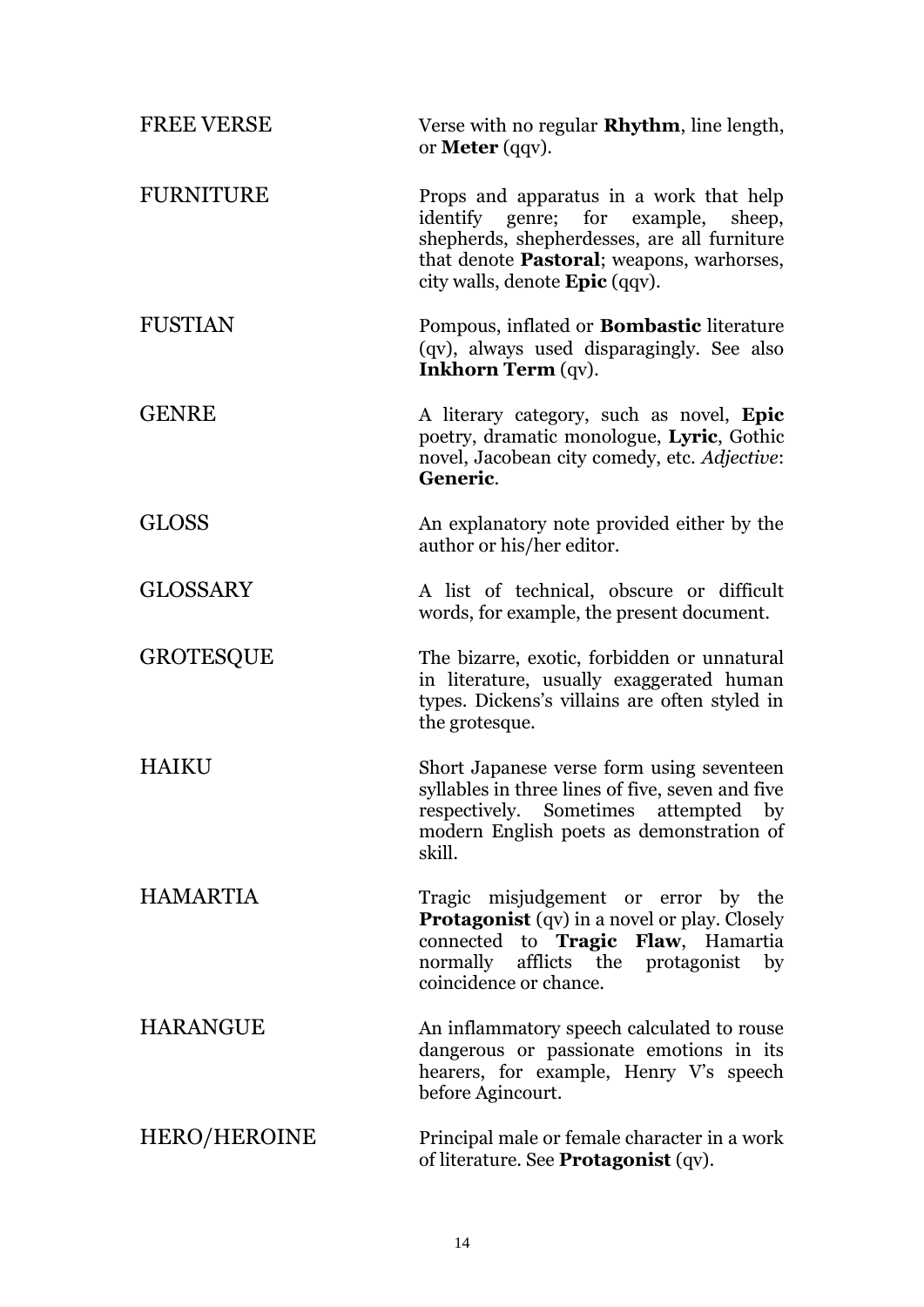| <b>HEROIC COUPLET</b>  | A couplet comprised of two rhymed iambic<br>pentameters.                                                                                                                                                                              |
|------------------------|---------------------------------------------------------------------------------------------------------------------------------------------------------------------------------------------------------------------------------------|
| <b>HOMILY</b>          | A sermon or moral address. Adjective:<br>Homiletic.                                                                                                                                                                                   |
| <b>HOMONYM</b>         | A word with identical sounds and spelling to<br>another, but with different meaning, e.g.<br>"bear" (animal) and "bear" (carry); "late"<br>(tardy) and "late" (recently deceased).<br>Adjective: Homonymic.                           |
| <b>HOMOPHONE</b>       | Words with identical sounds but diverse<br>meanings, for example, "doe" and "dough";<br>"read" and "reed"; "there", "they're" and<br>"their". Adjective: <b>Homophonic</b> .                                                          |
| <b>HUBRIS (HYBRIS)</b> | (Greek, 'wanton insolence'). Insolence or<br>overweening arrogance directed towards<br>the gods, Prometheus's theft of fire. More<br>generally, pompous, high-handed and<br>arrogant behaviour. Adjective: Hubristic,<br>(Hybristic). |
| <b>HYMN</b>            | Song of praise for a god or hero. In the<br>Christian tradition, a thanks offering of song<br>to God. Adjective: Hymnodic.                                                                                                            |
| <b>HYPALLAGE</b>       | (Greek, 'exchange'). Transferring an epithet<br>to an object to which it does not naturally<br>belong, for example, "the fortunate path";<br>"the lucky trousers"; "the hot seat".                                                    |
| <b>HYPERBATON</b>      | In practice, the placement of a verb at the<br>end of a line of verse to magnify effect, often<br>of grandeur or foreboding, for example,<br>"something wicked this way comes" from<br>Macbeth.                                       |
| <b>HYPERBOLE</b>       | The use of exaggeration for literary or<br>comical or emotional effect, e.g. "I'm so<br>hungry I could eat a horse"; "No woman in<br>the world could match her beauty and<br>grace." Adjective: <b>Hyperbolic</b> .                   |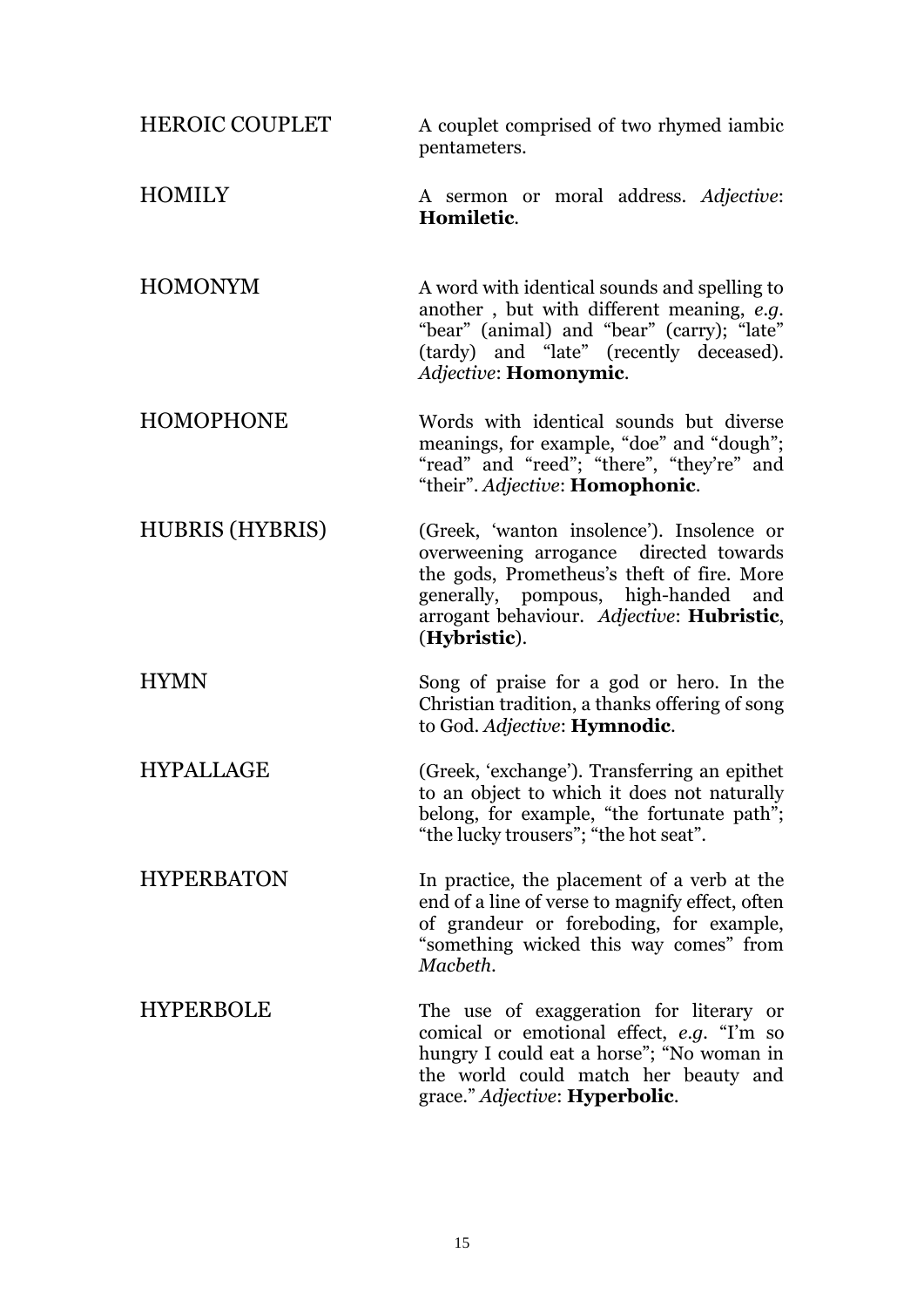| <b>IAMB</b>                | A metrical foot employing an unstressed<br>syllable followed by a stressed syllable.<br>Iambic meter is the commonest metrical<br>form in English verse as it is judged to<br>correspond closely to spoken patterns.<br>Adjective: <b>Iambic</b> .                                                                                                                                                                                                                                                                                                                                                                                                                                                      |
|----------------------------|---------------------------------------------------------------------------------------------------------------------------------------------------------------------------------------------------------------------------------------------------------------------------------------------------------------------------------------------------------------------------------------------------------------------------------------------------------------------------------------------------------------------------------------------------------------------------------------------------------------------------------------------------------------------------------------------------------|
| <b>IDIOLECT</b>            | The vocabulary and spoken forms peculiar<br>to an individual.                                                                                                                                                                                                                                                                                                                                                                                                                                                                                                                                                                                                                                           |
| <b>IDIOM</b>               | Linguistic phrases, constructions<br>and<br>figures of speech peculiar to a language, but<br>not obvious or apparent by themselves, for<br>example, "it's raining cats and dogs"; "she's<br>leading him up the garden path"; "he's not<br>the full shilling", etc. Differences in idiom<br>between languages are often interesting, e.g.<br>English: "To push up the daisies"; German:<br>"To stare up at the radishes from below":<br>English: "To shut the stable door when the<br>horse has bolted"; German: "To put the lid<br>on the well when the child has drowned":<br>English: "To trust the cat to keep the<br>cream"; German: "To appoint the goat to be<br>gardener." Adjective: Idiomatic. |
| <b>ILLUSION</b>            | The creation of a fictional, believable world,<br>like the social communities conjured by<br>Jane Austen, or the sense of danger in a<br>Illusion<br>requires<br>story.<br>the<br>horror<br>involvement of the reader through<br>suspension of disbelieve, etc.                                                                                                                                                                                                                                                                                                                                                                                                                                         |
| <b>IMAGERY</b>             | The use of figurative language to represent<br>evoke objects, actions, emotions,<br><sub>or</sub><br>thoughts, ideas, experiences, etc.                                                                                                                                                                                                                                                                                                                                                                                                                                                                                                                                                                 |
| <i><b>IN MEDIA RES</b></i> | (Latin, 'In the middle of things'). When a<br>narrative begins in the middle of significant<br>action. It has the effect of quickly<br>establishing the interest of the reader or<br>audience; preceding events<br>are<br>subsequently related through Analepsis<br>$(qv)$ .                                                                                                                                                                                                                                                                                                                                                                                                                            |
| <b>INFLECTION</b>          | A change of pitch in the pronunciation of a<br>word; inflection can add to the musicality of<br>language. Adjective: Inflected.                                                                                                                                                                                                                                                                                                                                                                                                                                                                                                                                                                         |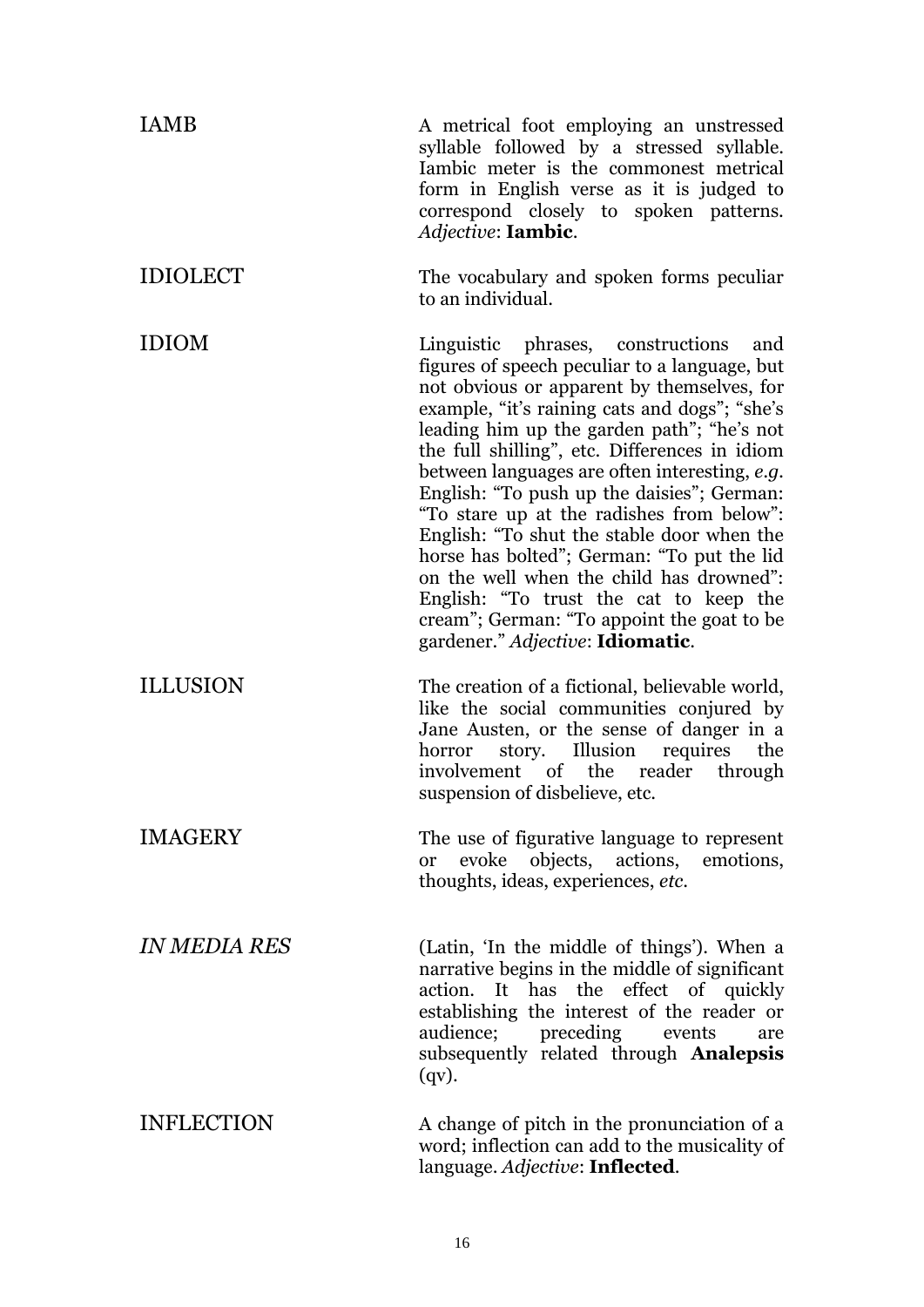| <b>INKHORN TERM</b>    | Obsolete or pretentious language used<br>pompously or pedantically, or the adoption<br>of affected foreign words.                                                                                                                                                                                                                                                                                                                                                                                                                                               |
|------------------------|-----------------------------------------------------------------------------------------------------------------------------------------------------------------------------------------------------------------------------------------------------------------------------------------------------------------------------------------------------------------------------------------------------------------------------------------------------------------------------------------------------------------------------------------------------------------|
| <b>INTERTEXTUALITY</b> | A way to describe the way in which texts<br>interrelate whether intentionally or not. A<br>popular way of describing the phenomena is<br>to say that later texts are woven from the<br>threads of earlier ones. The threads can<br>range from explicit <b>Allusions</b> (qv) to<br>hidden influences, to the reader's ability to<br>read one text in light of their experience of<br>another, to the fact that they all use<br>language. For the reader, every text is, from<br>minute to significant ways, an absorption<br>and transformation of other texts. |
| <b>INVOCATION</b>      | The appeal made by poets to a muse or deity<br>to assist them in achieving their poetic task.<br>Common in Epic poetry (qv), invocations<br>usually appear at the beginning of the poem,<br>as in Milton's <i>Paradise Lost</i> , or throughout<br>the poem, as in Luis Vaz de Camões'<br>Lusiads.                                                                                                                                                                                                                                                              |
| <b>IRONY</b>           | An incongruity or discrepancy of language<br>or action against a situation. Verbal irony is<br>where what is said is at variance with<br>intention; dramatic irony is where a<br>character says or thinks things the audience<br>reader knows to be untrue;<br>and<br><b>or</b><br>situational irony is when there is a gap<br>between appearance and reality, or<br>expectation and fulfilment. Irony is a major<br>aspect of comedy, but can also be used to<br>evoke pathos and empathy. Adjective:<br>Ironic.                                               |
| <b>JEREMIAD</b>        | Any writing lamenting the state of the<br>world, or taking a pessimistic view of<br>human nature. Named after the cheerless<br>Old Testament prophet.                                                                                                                                                                                                                                                                                                                                                                                                           |
| <b>JOURNALESE</b>      | The populist style of non-fictional writing<br>favoured by print journalists, often rich in a<br>recognized shorthand, vivid phrasing and<br>clichés. Examples might include headlines<br>such as "Tesco Targets Sickies"; "PM Faces                                                                                                                                                                                                                                                                                                                            |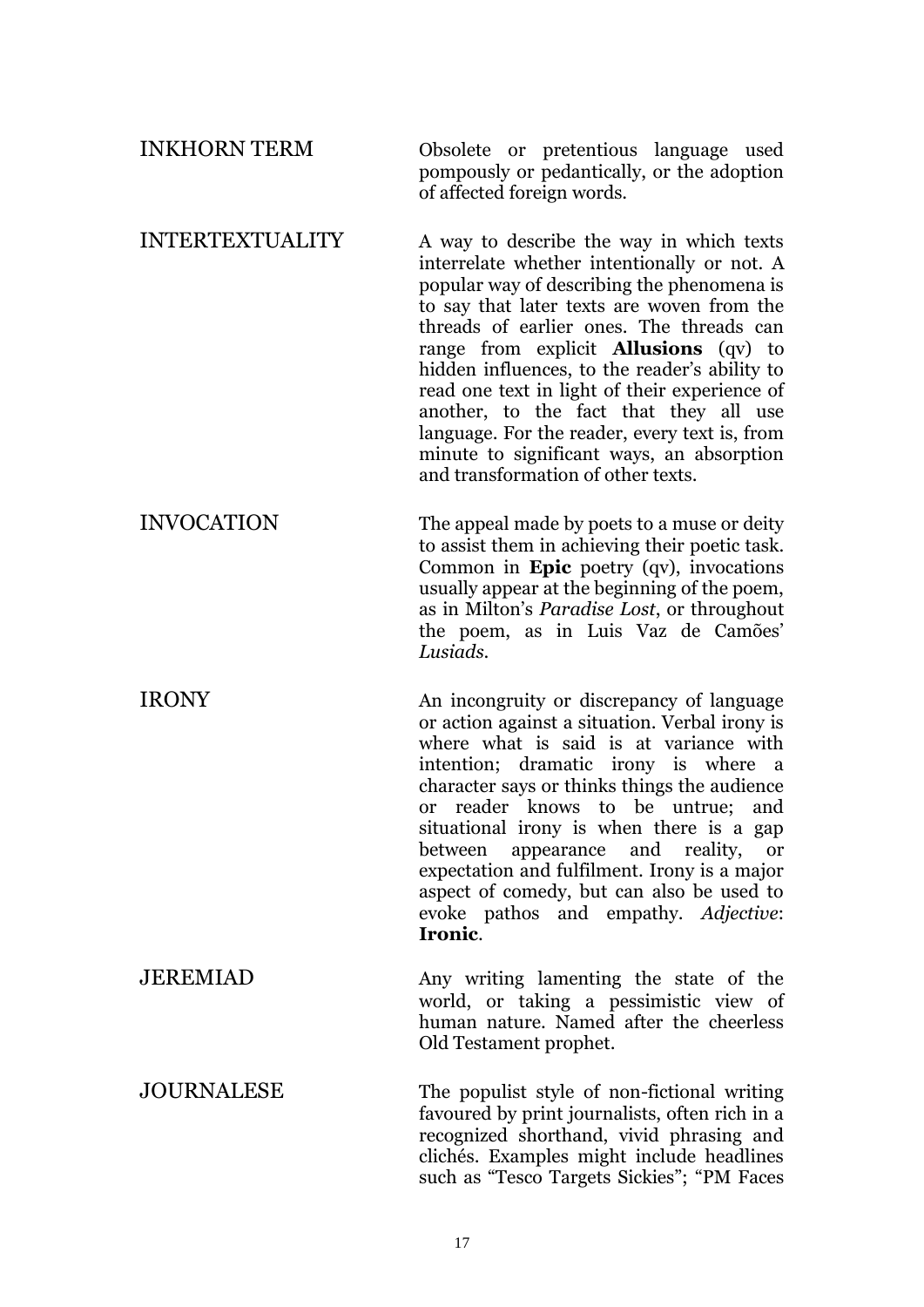Kicking In Polls"; "Yoga Death Fall Of Imran Ex"; or "Bar Staff Cigs Peril." Favourite verbs in Journalese include "Blasts", "Slams", or "Snubs"; favourite abbreviations "Op", "KO-ed", or "Doc"; and favourite slang "Boffin", "Love Rat" or "Eurocrat." Personalities are often given truncated forms of their names; "Becks"; "Wozza"; "Wills"; *e.g.* "Macca Fury at Prezza Prank" *i.e.* Paul McCartney is aggrieved at the behaviour of John Prescott.

- JUVENILIA The literary output of an author from their childhood or youth.
- JUXTAPOSITION Placing contrasting ideas, objects, motifs, characters beside each other for effect, for example, a young child standing in a graveyard, a wolf in sheep's clothing, a fly in the ointment. *Adjective*: **Juxtaposed**.

*KUNSTLERROMAN* German term for a novel charting the growth of an artist from childhood to maturity. Joyce's *A Portrait of the Artist as a Young Man* is perhaps the best known example in English.

LAMENT A poem expressing grief in bereavement or regret for the loss of status, former happiness, or other reverse.

LAMPOON An attack upon an individual and their folly, involving ridicule and personal abuse. It is a form of **Satire** (qv).

LEGEND A story or cycle of stories passed down through the oral tradition telling the deeds of an improbably heroic character, often a king, saint, warrior, or other exemplary figure. Examples include the tales of King Arthur and his Round Table, or Robin Hood. *Adjective*: **Legendary**.

LEITMOTIF A recurring phrase, concept or symbol in a literary work underpinning the general theme. The term has crossed over into literary study from musical terminology.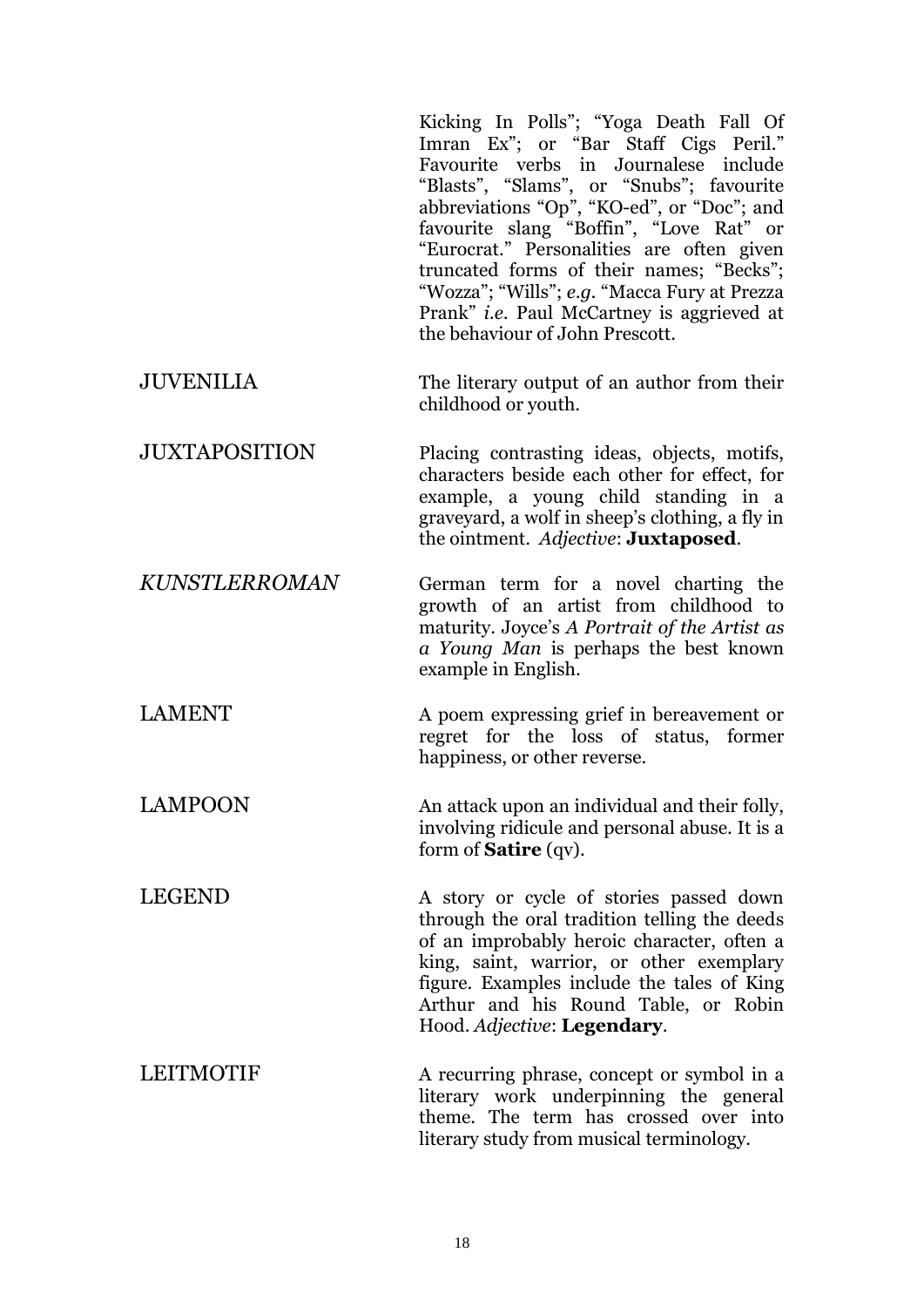| LEXIS                | Either the entire range of vocabulary in a<br>language, or, in critical use, the range of<br>vocabulary extent within a single literary<br>work. A poem on nature could be said to<br>feature a morbid lexis if there is a repeated<br>use of words associated with death. Also<br><b>Lexical Field.</b>                                                                                                                                                                                                                  |
|----------------------|---------------------------------------------------------------------------------------------------------------------------------------------------------------------------------------------------------------------------------------------------------------------------------------------------------------------------------------------------------------------------------------------------------------------------------------------------------------------------------------------------------------------------|
| <b>LITOTES</b>       | An understatement, e.g., "I wouldn't say no<br>to winning the Lottery"; "I wouldn't call her<br>unattractive"; "I've heard worse ideas in my<br>time." Litotes is the opposite of <b>Hyperbole</b><br>$(qv)$ .                                                                                                                                                                                                                                                                                                            |
| <b>LOCUS AMOENUS</b> | (Latin, 'beautiful place'). In literary works, a<br>beautiful setting apposite for a love scene,<br>or trysting place. Typically, such places<br>feature shady groves, with fruit trees,<br>fountains, and flowery meads. Common in<br>Renaissance literature.                                                                                                                                                                                                                                                            |
| <b>LYRIC</b>         | Originally a song sung to a lyre, lyric is now<br>understood to mean a short poem conveying<br>personal sentiment or subjective expression.<br>Lyric poems can embrace the themes of<br>love, devotion, reflection and melancholy:<br>they are often beautiful and passionate.<br>medieval<br>Widespread<br>the<br>and<br>in<br>periods, and particularly<br>Renaissance<br>strong in the nineteenth and twentieth<br>centuries, lyric poems are perhaps the most<br>common form of poetry of all. Adjective:<br>Lyrical. |

MACHIAVELLIAN CHARACTER In Renaissance drama, a character whose behaviour corresponds to contemporary understanding of the philosophy of the sixteenth-century Florentine statesman, Niccolo Machiavelli. Notorious for his treatise *The Prince*, Machiavelli was believed to be atheistic, unscrupulous, cunning, plausible and ruthless. Accordingly, Machiavellian characters in Shakespeare's plays, and those of his contemporaries, are thoroughly villainous and calculating. Examples include Shakespeare's Richard III, Edmund, or Iago.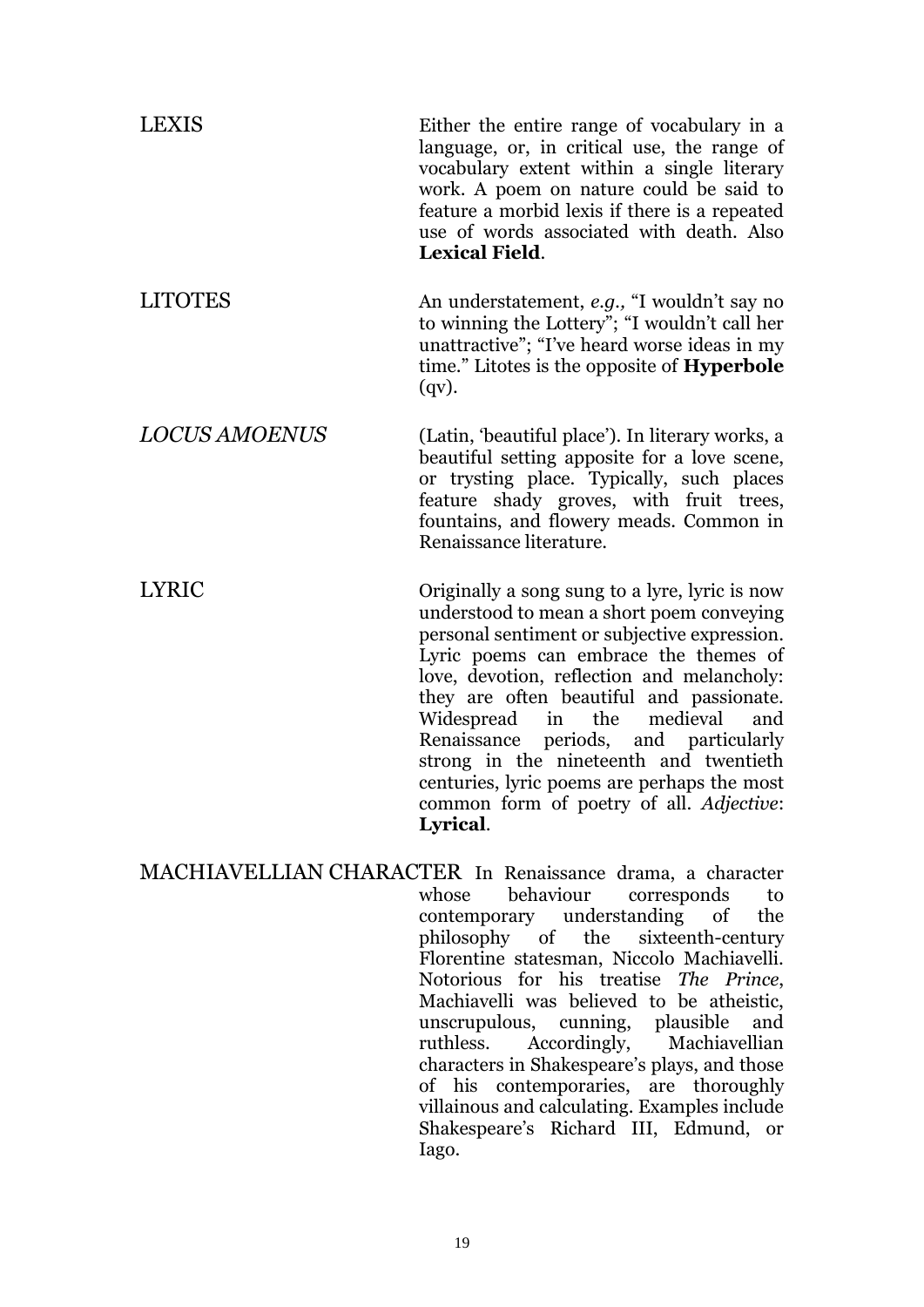| <b>MALAPROPISM</b>  | An author's deliberate misuse of a word,<br>usually for comic effect. Often placed in the<br>mouth of pompous or foolish characters to<br>betray their ignorance or pretension, e.g.<br>Dogberry in <i>Much Ado About Nothing</i> . The<br>word derives from Richard Sheridan's<br>character Mrs Malaprop in the play The<br><i>Rivals</i> (1775).                                                                                                                                                                                                                                                                                                     |
|---------------------|--------------------------------------------------------------------------------------------------------------------------------------------------------------------------------------------------------------------------------------------------------------------------------------------------------------------------------------------------------------------------------------------------------------------------------------------------------------------------------------------------------------------------------------------------------------------------------------------------------------------------------------------------------|
| <b>MASQUE</b>       | A theatrical form popular in court circles in<br>the first part of the seventeenth century, so-<br>called because of its deployment of masques<br>and disguise, characterized by a blend of<br>drama, song, dance and spectacle. Masques<br>featured elaborate staging and theatrical<br>effects, and were costly and elevated forms<br>of entertainment. They were often staged to<br>celebrate dynastic or political events, such<br>as marriages or peace treaties, and have a<br>strongly allegorical or mythological flavour.                                                                                                                     |
| MAXIM               | pithy, <b>Aphoristic</b> (qv) sentence<br>A<br>expressing a moral precept of universal<br>application.                                                                                                                                                                                                                                                                                                                                                                                                                                                                                                                                                 |
| MELODRAMA           | Dramatic form with exaggerated action and<br>emotion, often similar to <b>Tragedy</b> , but<br>generally with a happy <b>Resolution</b> (qqv).<br>typically feature<br>Melodramas<br>overtly<br>virtuous characters pitched against openly<br>villainous antagonists. Adjective:<br>Melodramatic.                                                                                                                                                                                                                                                                                                                                                      |
| <b>META-FICTION</b> | A term given to fictional writing which self-<br>consciously and systematically draws<br>attention to its status as an artefact in order<br>to pose questions about the relationship<br>between fiction and reality. In providing a<br>of their own methods of<br>critique<br>construction, such writings not only<br>examine the fundamental structures of<br>narrative fiction; they also explore the<br>possible fictionality of the world outside the<br>literary fictional text. Salman Rushdie's<br>Midnight's Children is a clear contemporary<br>example; the Chorus in Romeo & Juliet<br>arguably plays a meta-fictional function as<br>well. |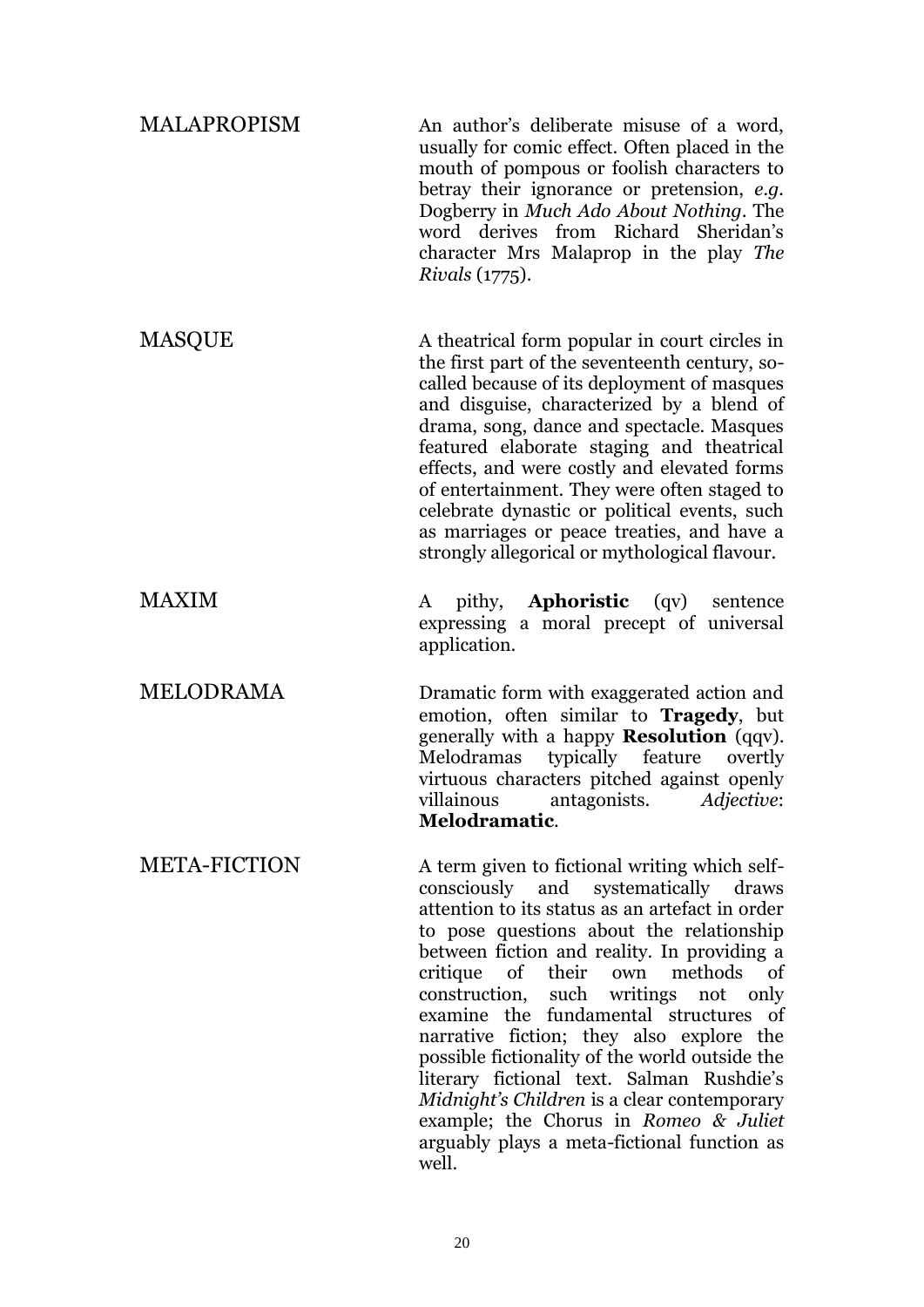| <b>METAPHOR</b>    | (Greek, 'carrying from one place to<br>another'). <b>Imagery</b> (qv) in poetry, prose or<br>drama. A metaphor differs from the <b>Simile</b><br>(qv) in explicitly suppressing its artificiality,<br><i>i.e.</i> the act of comparison between entity<br>and concept is not signalled by the use of<br>the formulae "x is like $y$ " or "as x does this,<br>so y does this." Adjective: Metaphorical. |
|--------------------|--------------------------------------------------------------------------------------------------------------------------------------------------------------------------------------------------------------------------------------------------------------------------------------------------------------------------------------------------------------------------------------------------------|
| <b>METONYMY</b>    | A figure of speech where the name of an<br>entity is substituted by a related <b>Symbol</b> ,<br>e.g. The Chamber, for the House of<br>Commons, or the Throne, for the institution<br>of monarchy. Metonymy is related to<br>Synecdoche (qv). Adjective: Metonymic.                                                                                                                                    |
| <b>METER</b>       | The pattern of stressed and unstressed<br>syllables in verse. Useful metrical terms<br>include Monometer (1 syllable); Dimeter<br>(2 syllables); Trimeter (3 syllables);<br><b>Tetrameter</b> (4 syllables); <b>Pentameter</b> (5<br>syllables); <b>hexameter</b> (six<br>syllables);<br><b>Heptameter</b> (7 syllables); <b>Octameter</b> (8<br>syllables). Adjective: Metrical.                      |
| <b>MIMESIS</b>     | Where a word or action reflects a larger<br>concept in a work of literature, or where the<br>use of form mirrors the theme, e.g. the fluid<br>structure of D. H. Lawrence's poem "Snake"<br>which corresponds to the animal's flexuous<br>movement. Adjective: Mimetic.                                                                                                                                |
| <b>MOCK HEROIC</b> | Treating a frivolous or minor subject<br>seriously, especially by using the machinery<br>and devices of the <b>Epic</b> (qv), <i>i.e.</i><br>Invocations (qv), descriptions of armour,<br>battles, extended similes, etc. See Alexander<br>Pope's The Rape of the Lock.                                                                                                                                |
| <b>MONODY</b>      | A poem of mourning. Adjective: Monodic.                                                                                                                                                                                                                                                                                                                                                                |
| <b>MONOGRAPH</b>   | A prose essay or composition focussing in a<br>sustained way upon a narrow theme.                                                                                                                                                                                                                                                                                                                      |
| MOOD               | The overall emotional feeling generated in a<br>passage, scene or poem.                                                                                                                                                                                                                                                                                                                                |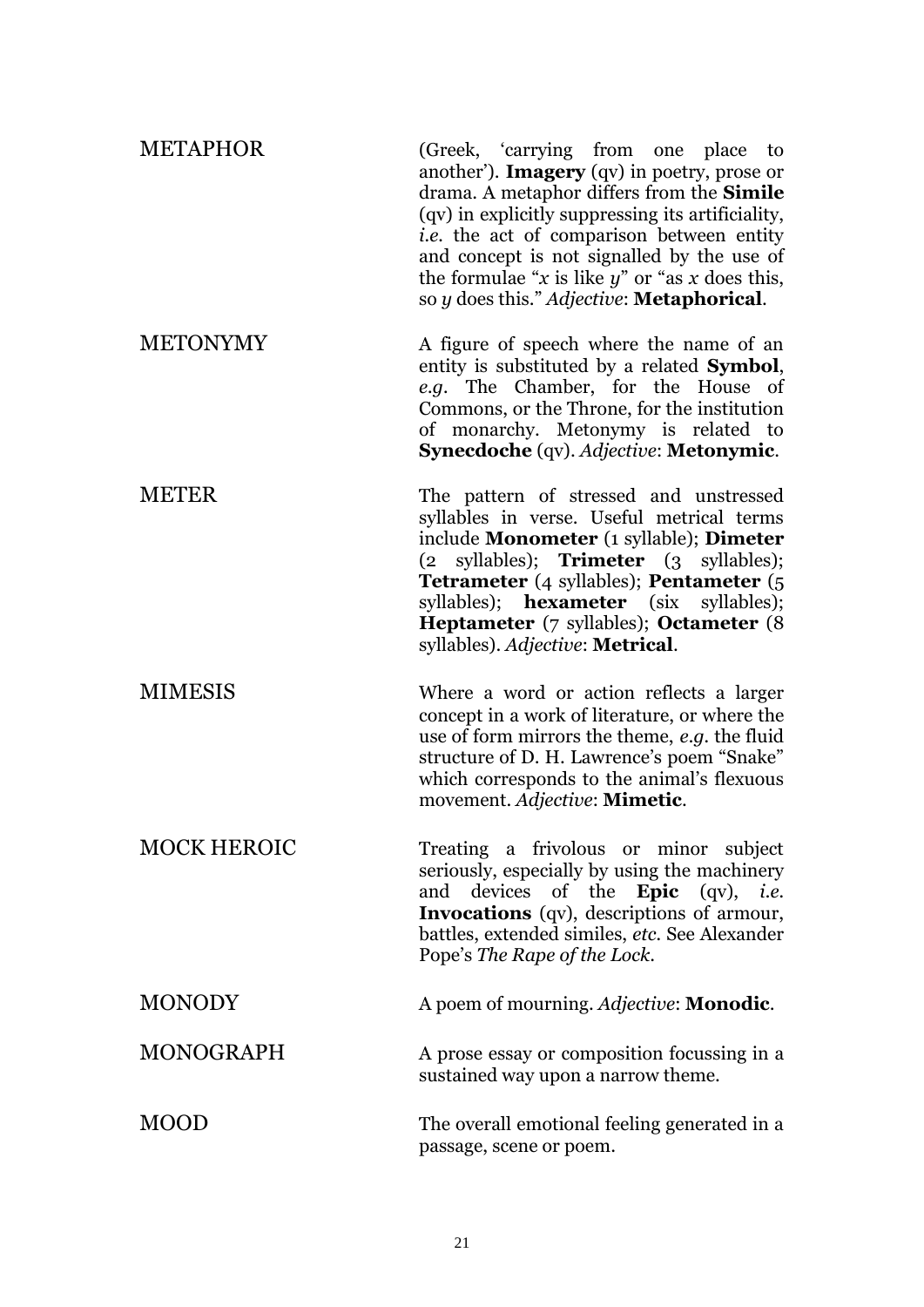| <b>MOTIF</b>            | A recurring theme, idea, or character in a<br>literary work.                                                                                                                                                                                                                                                                                                                                                                                                                                               |
|-------------------------|------------------------------------------------------------------------------------------------------------------------------------------------------------------------------------------------------------------------------------------------------------------------------------------------------------------------------------------------------------------------------------------------------------------------------------------------------------------------------------------------------------|
| <b>NARRATIVE</b>        | A story, tale, novel: any sustained telling of<br>a story, true or fictional, through related<br>episodes and scenic, contextual consistency.<br>First-Person Narrative is told from the<br>perspective of "I", a narrator telling of<br>events from his or her position; Third-<br><b>Person Narrative</b> is where the narrator is<br>not apparently interchangeable with the<br>authorial voice, and the actions<br>and<br>thoughts of characters are described in<br>terms of "he", "she", "they" etc. |
| <b>NEMESIS</b>          | The punishment for wrong-doing, often<br>visited upon a protagonist of a tragedy. The<br>Nemesis is often identified with an avenger,<br>after the Greek goddess Nemesis who used<br>human agents to perform her purposes.                                                                                                                                                                                                                                                                                 |
| <b>NEOLOGISM</b>        | a new word. Adjective:<br>coinage,<br>A<br>Neologic.                                                                                                                                                                                                                                                                                                                                                                                                                                                       |
| <b>NOM DE PLUME</b>     | An assumed name used by an author, e.g.<br>George Orwell for Eric Arthur Blair.                                                                                                                                                                                                                                                                                                                                                                                                                            |
| <b>OCCASIONAL VERSE</b> | Poetry written to mark an occasion, such as<br>New Year, a birthday, marriage, promotion,<br>bereavement, etc.                                                                                                                                                                                                                                                                                                                                                                                             |
| ODE                     | Type of poem originating in antiquity that is<br>generally lofty and moral in tone, and<br>ceremonious or public in intention.                                                                                                                                                                                                                                                                                                                                                                             |
| <b>OEUVRE</b>           | A corpus of writing by an author.                                                                                                                                                                                                                                                                                                                                                                                                                                                                          |
| OCTET/OCTAVE            | The opening eight-line sequence of a<br><b>Sonnet</b> (qv), usually presenting<br>an<br>argument or problem to be resolved or<br>answered in the <b>Sextet/sestet</b> (qv).                                                                                                                                                                                                                                                                                                                                |
| ODE                     | A verse form derived from antiquity,<br>originally intended to be sung. In English,<br>generally well-suited<br>odes<br>to<br>are<br>declamation and often have a lofty register.<br>Famous examples by Keats are the best<br>known in the language.                                                                                                                                                                                                                                                       |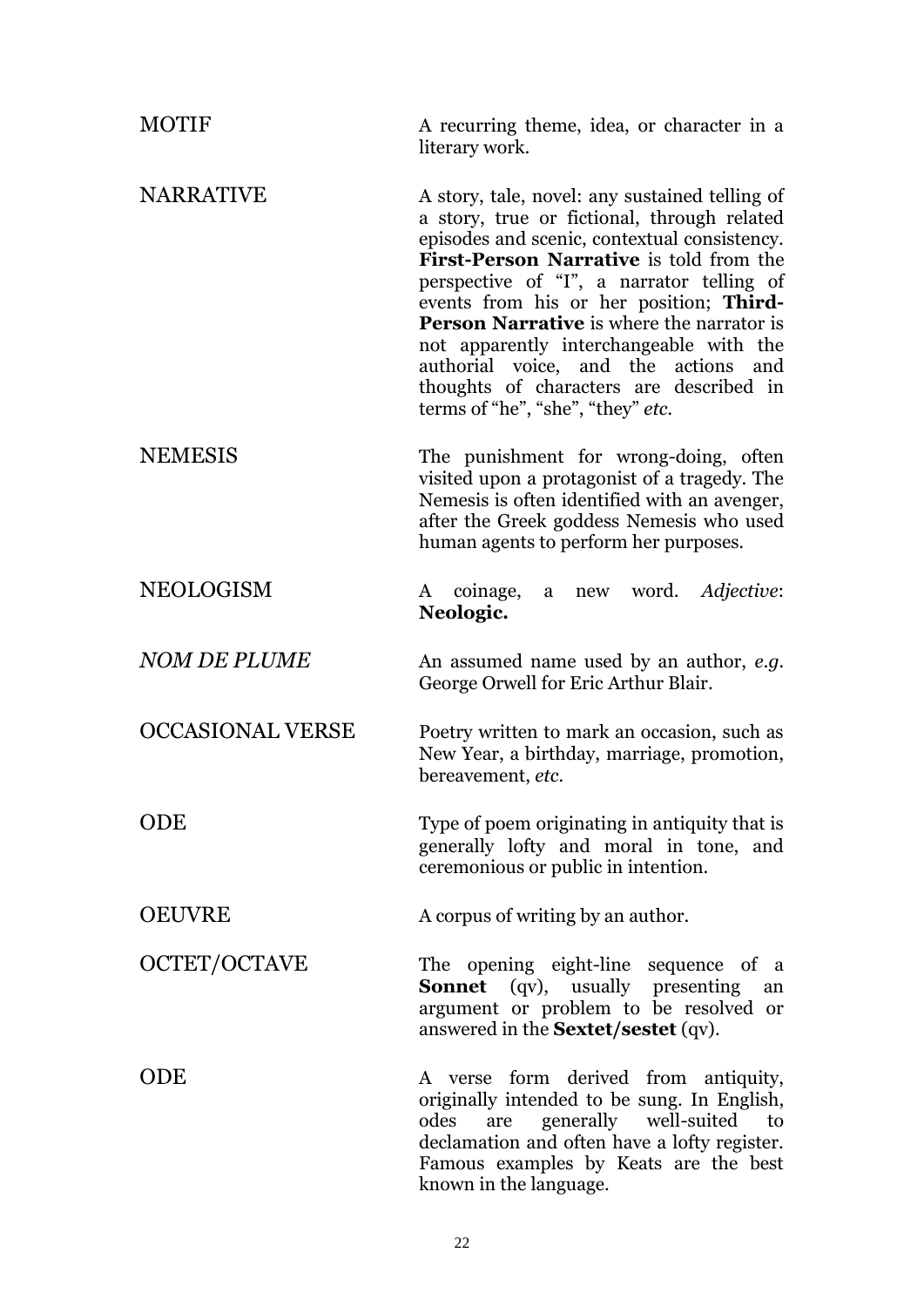| <b>ONOMATOPOEIA</b>   | The use of words whose sounds imitate the<br>action they describe, e.g. crash, thump,<br>sizzle, belch, spit, strum, whip. Adjective:<br>Onomatopoeic.                                                                                                                                                                                                                                                                                                                                                                                                                                                               |
|-----------------------|----------------------------------------------------------------------------------------------------------------------------------------------------------------------------------------------------------------------------------------------------------------------------------------------------------------------------------------------------------------------------------------------------------------------------------------------------------------------------------------------------------------------------------------------------------------------------------------------------------------------|
| <b>ORAL TRADITION</b> | passed<br>from generation<br>Poetry<br>to<br>generation in spoken, not written form. The<br>outline of stories and themes remain stable,<br>but considerable colouration is given to<br>details of character or circumstance by the<br>individual performer, with the result that<br>the form develops organically over the<br>course of time. Oral poetry is the earliest<br>type of structured utterance, and occurs<br>predominantly within semi-literate cultures.<br>As a consequence it is not part of<br>mainstream international literature today,<br>but holds enormous local and cultural<br>significance. |
| <b>OXYMORON</b>       | A species of <b>Paradox</b> (qv) where two<br>apparently opposed ideas are set in<br>immediate proximity for heightened ironic<br>effect, e.g. cold flame, blinding darkness,<br>evil prayer. Adjective: Oxymoronic.                                                                                                                                                                                                                                                                                                                                                                                                 |
| <b>PÆAN</b>           | Originally, a song of triumph after military<br>success; more generally, any poem of praise,<br>especially directed towards political leaders.                                                                                                                                                                                                                                                                                                                                                                                                                                                                       |
| PALINDROME            | A word that reads the same forwards or<br>backwards, e.g. tenet, eye, level, civic, radar.<br>Adjective: Palindromic.                                                                                                                                                                                                                                                                                                                                                                                                                                                                                                |
| <b>PALINODE</b>       | A poem retracting statements made in<br>earlier poems by the same author.                                                                                                                                                                                                                                                                                                                                                                                                                                                                                                                                            |
| <b>PANEGYRIC</b>      | praise of an individual,<br>Enthusiastic<br>institution or state in poetic form. See also<br>Encomium. Adjective: Panegyrical.                                                                                                                                                                                                                                                                                                                                                                                                                                                                                       |
| <b>PARABASIS</b>      | When a character in a play steps out of the<br>action at the close and addresses<br>the<br>audience directly, e.g. Prospero in The<br>Tempest.                                                                                                                                                                                                                                                                                                                                                                                                                                                                       |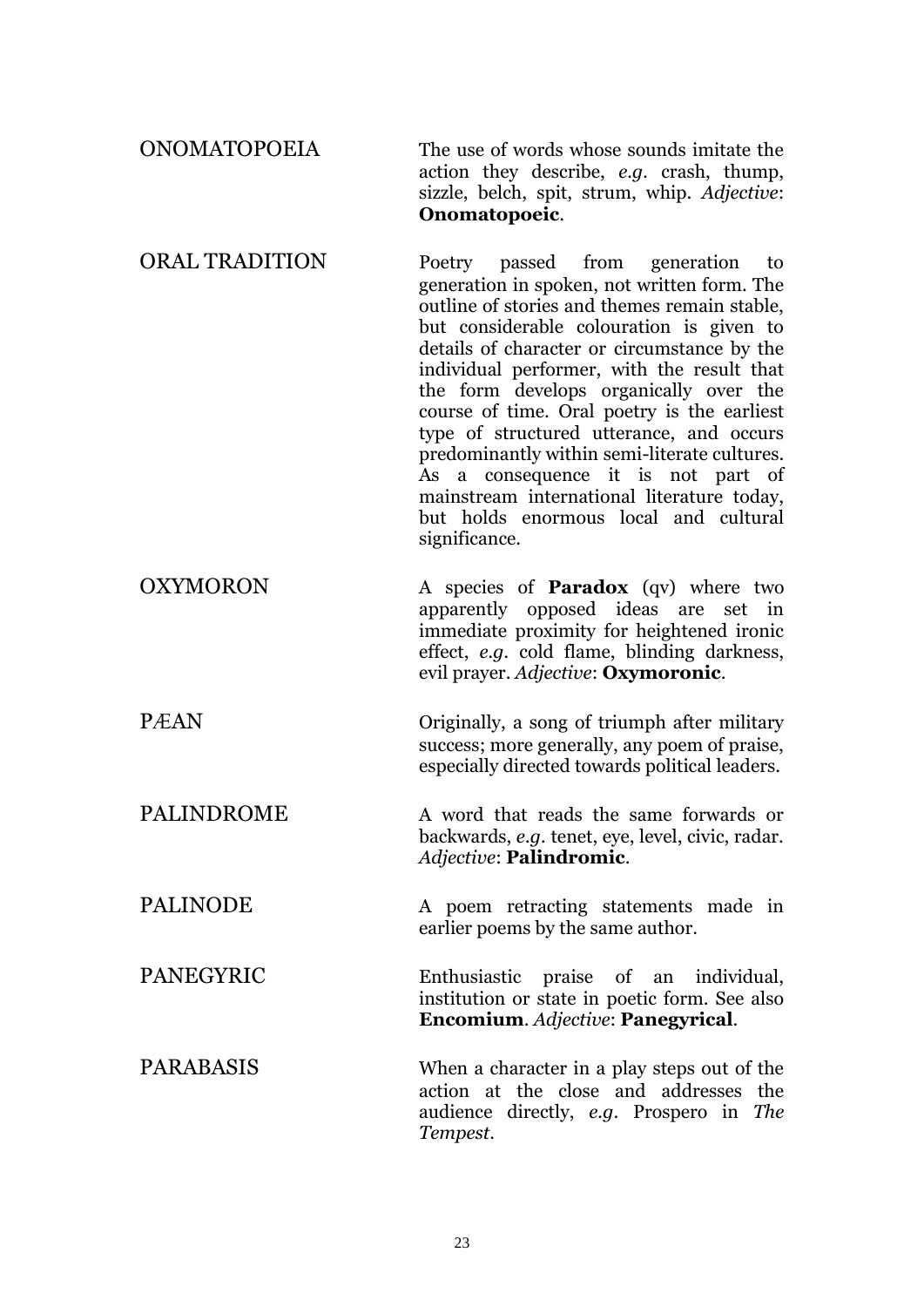| <b>PARADOX</b>    | A contradictory or absurd statement which<br>conceals a hidden truth or depth, such as<br>Wordsworth's idea that "The child is father<br>to the man." Adjective: Paradoxical.                                                                                                                                       |
|-------------------|---------------------------------------------------------------------------------------------------------------------------------------------------------------------------------------------------------------------------------------------------------------------------------------------------------------------|
| <b>PARODY</b>     | An imitation of the words, ideas, form of<br>literature or social manners in such a way as<br>to point up absurdity, folly or weakness.<br>Parody is widely used in <b>Satire</b> (qv), and<br>therefore shares its reformatory instincts,<br>but it can also be used more abusively.<br>Adjective: Parodic.        |
| <b>PASQUINADE</b> | Alternative name for $Lampoon (qv)$ .                                                                                                                                                                                                                                                                               |
| <b>PASTICHE</b>   | Writing made up of quotations and or<br>imitations of other works and styles. When<br>used <b>Satirically</b> , it can be a form of<br><b>Parody</b> (qqv).                                                                                                                                                         |
| <b>PASTORAL</b>   | A genre originally deriving from antiquity<br>which deals with the lives and concerns of<br>shepherds, but more widely understood as<br>literature extolling the virtues of the rural<br>life, always in implicit contrast to the vices<br>of the city and civilization.                                            |
| PATHETIC FALLACY  | A term coined by John Ruskin in 1856 to<br>denote passages in literature where natural<br>phenomena or climactic conditions reflect<br>the mood of characters in their midst, e.g.<br>heavy downpours of rain reflecting a<br>character's bleakness, or the sun breaking<br>through cloud their emotional recovery. |
| <b>PATHOS</b>     | The emotionally moving power of a work of<br>literature, particularly when<br>the<br>reader/audience shares<br>feelings<br>of<br>compassion, pity or sorrow for the<br>Protagonist (qv). Adjective: Pathetic.                                                                                                       |
| <b>PENTAMETER</b> | See Meter.                                                                                                                                                                                                                                                                                                          |
| PERIPETEIA        | (Greek 'sudden change'). The reversal of a<br>protagonist's fortunes from prosperity to<br>misery.                                                                                                                                                                                                                  |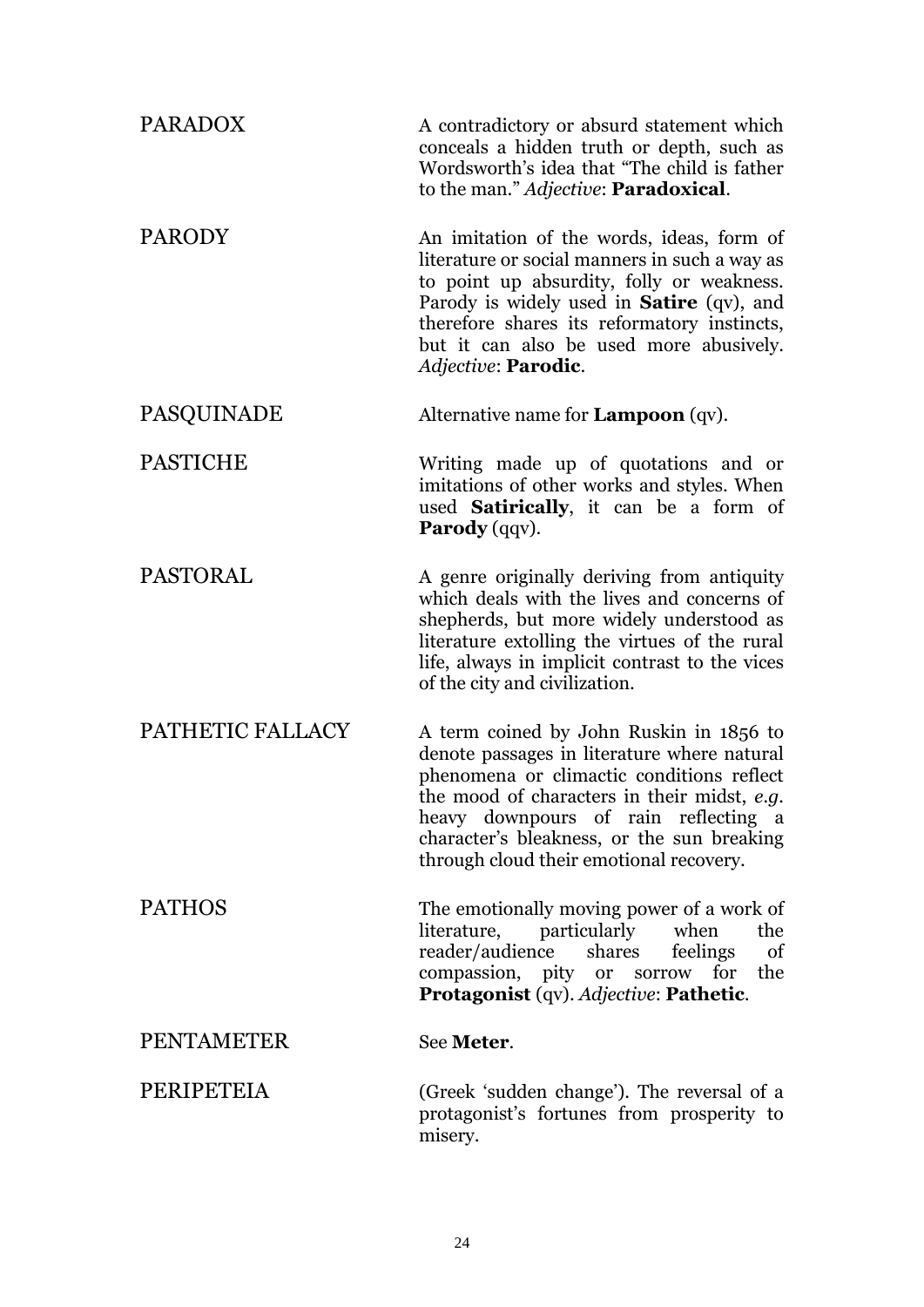| PERIPHRASIS       | (Greek 'roundabout speech'). Talking<br>around a subject because of its delicacy, or a<br>sense of courtesy. The term can also denote<br>pomposity and verbosity and is related to<br>Circumlocution.<br><i>Adjective:</i><br>Periphrastic.                                                                                                                                                                           |
|-------------------|-----------------------------------------------------------------------------------------------------------------------------------------------------------------------------------------------------------------------------------------------------------------------------------------------------------------------------------------------------------------------------------------------------------------------|
| <b>PERSONA</b>    | The speaking voice in a work of literature,<br>or identity of the narrator.                                                                                                                                                                                                                                                                                                                                           |
| PERSONIFICATION   | General term for the species of <b>Metaphor</b><br>(qv) where inanimate or non-human<br>entities are ascribed human characteristics,<br>e.g. The eye of the storm; the sun has got his<br>hat on, etc.                                                                                                                                                                                                                |
| PETRARCHAN        | Any literature that deploys themes or tropes<br>from the poetry of the Italian author<br>Francesco Petrarch, particularly<br>his<br>vocabulary of images describing the<br>agonies, desires, hopes and other sensations<br>felt by the lover. Also known<br>as<br>Petrarchist.                                                                                                                                        |
| PHILIPPIC         | A strong denunciation or condemnation in<br>speech or writing, so named after<br>Demosthene's attacks upon Philip of<br>Macedonia.                                                                                                                                                                                                                                                                                    |
| PICARESQUE        | Strictly, a novel that tells the story of a<br>servant or low character (the <b>picaroon</b> )<br>employed by a series of masters and who<br>undergoes some low, often<br>comic,<br>experiences. More widely, picaresque<br>stories relate the adventures of comic<br>characters and are coarsely Satirical (qv)<br>of contemporary society. Henry Fielding's<br>Tom Jones is perhaps the best example in<br>English. |
| <b>PIVOT WORD</b> | A single word that alters or modifies the<br>meaning, mood or direction of a poem,<br>speech or essay. They often occur, for<br>example, as the first word in the <b>Sextet</b> of a<br>Sonnet, signalling the beginning of the<br><b>Resolution</b> of the problem posed in the<br><b>Octet</b> (qqv). See also <b>Volta</b> .                                                                                       |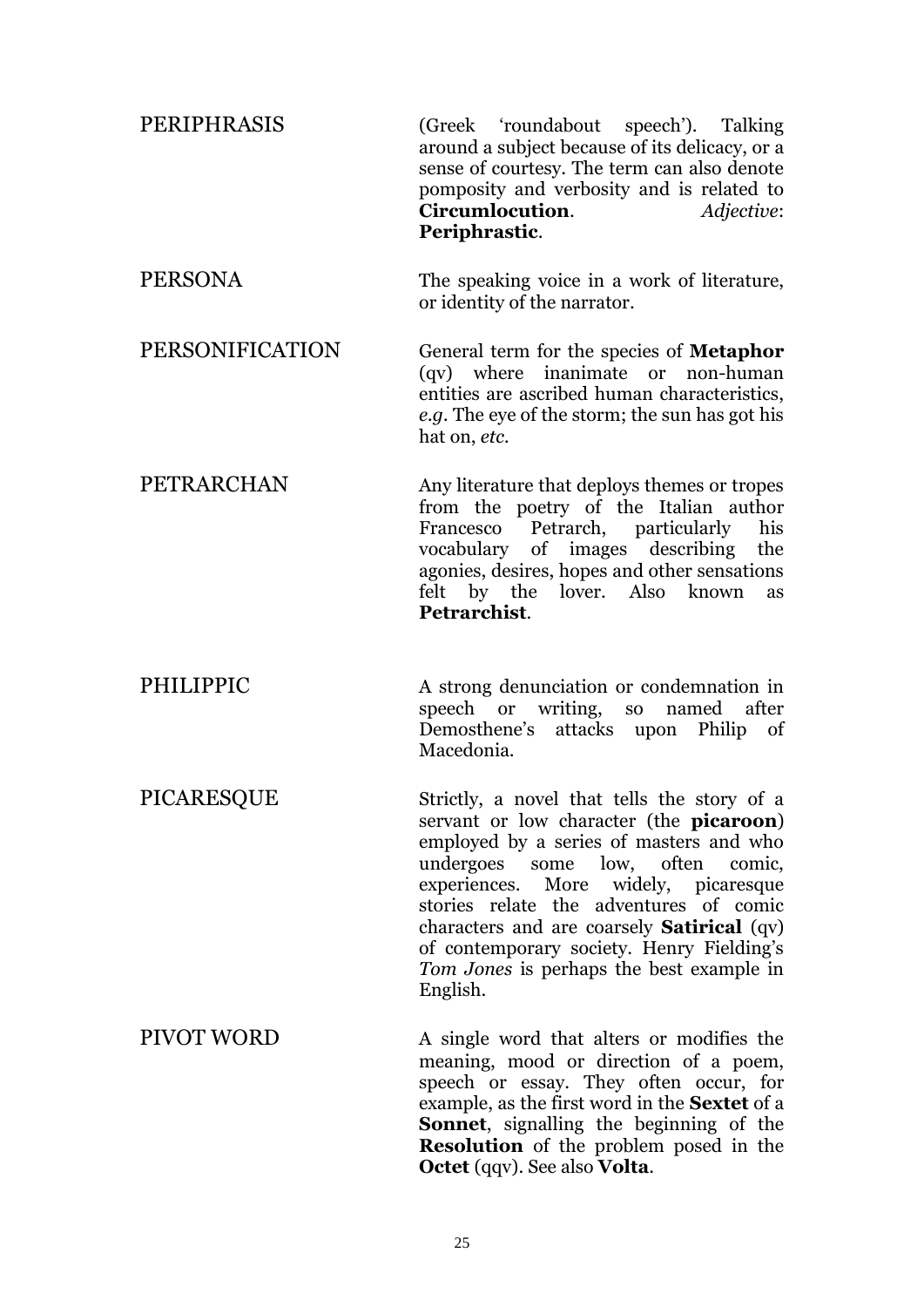| <b>PLOT</b>      | The narrative shape of a literary work,<br>involving the organization of events in a<br>play. Plots are manipulated to create effects<br>of tension, suspense, uncertainty, and often<br>Crisis,<br>conclude with a<br>Climax,<br>Dénouement (qqv), etc. |
|------------------|----------------------------------------------------------------------------------------------------------------------------------------------------------------------------------------------------------------------------------------------------------|
| POETIC JUSTICE   | A seventeenth-century term indicating<br>when virtue is rewarded and vice punished<br>in a literary work. Poetic justice is closely<br>related to a moralistic conception of<br>literature.                                                              |
| <b>POLYSEMY</b>  | (Greek 'many meanings'). When a word<br>carries more than one meaning, such as<br>crane (bird) and crane (building device); or<br>strike (blow) and strike (industrial action).<br>Adjective: Polysemous.                                                |
| POLYSYNDETON     | The repeated use of conjunctions to link a<br>sequence of words, clauses or sentences, e.g.<br>"Mustard and ham and pickle and lettuce."<br>Polysyndeton is the opposite of <b>Asyndeton</b><br>$(qv)$ .                                                 |
| PORTMANTEAU WORD | A word created by combining two other<br>words, e.g. 'brunch' (breakfast and lunch);<br>'Oxbridge' (Oxford and Cambridge); and<br>'Californication'<br>(California<br>and<br>fornication).                                                               |
| <b>PROLEPSIS</b> | (Greek, 'anticipation'). When a future<br>episode is alluded to in a narrative; the<br>opposite of <b>Analepsis</b> (qv), or flashback.<br>Adjective: Proleptic.                                                                                         |
| PROLOGUE         | The opening section of a literary work,<br>introducing the author, <b>Protagonist</b> (qv),<br>or situation. In drama, prologues are<br>characters who serve as intermediaries                                                                           |

26

*Juliet*.

between the action and the audience, *e.g.* in Shakespeare's plays *Henry V* or *Romeo and*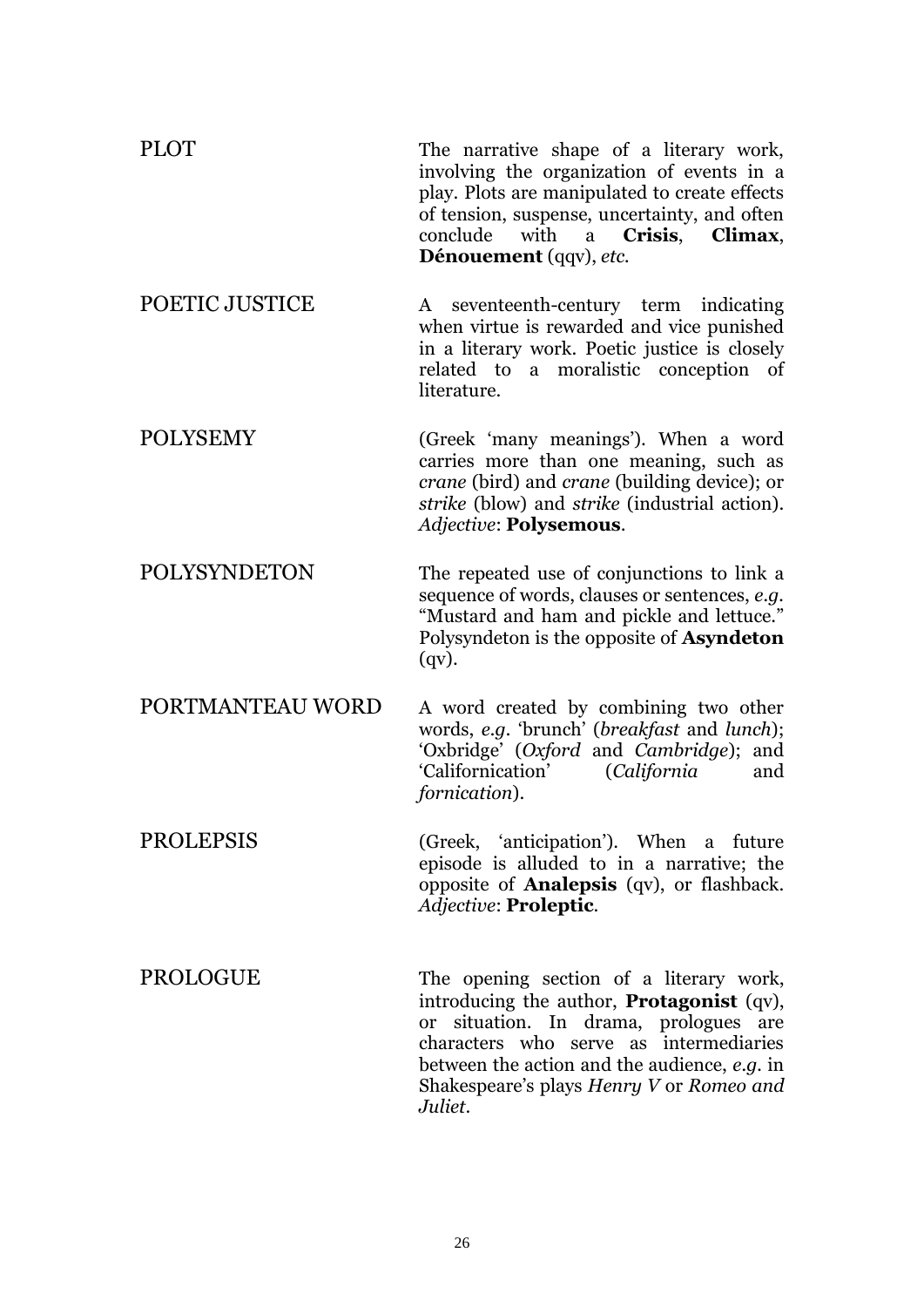| <b>PROSODY</b>      | The science or study of <b>Versification</b> (qv),<br><i>i.e.</i> the mechanics of poetic writing.<br><i>Adjective: Prosodic.</i>                                                                                                                                                                                                                                                                                                                                                                                                                                                                                                                                                                                       |
|---------------------|-------------------------------------------------------------------------------------------------------------------------------------------------------------------------------------------------------------------------------------------------------------------------------------------------------------------------------------------------------------------------------------------------------------------------------------------------------------------------------------------------------------------------------------------------------------------------------------------------------------------------------------------------------------------------------------------------------------------------|
| <b>PROSOPOPOEIA</b> | An alternative term for <b>Personification</b><br>$(qv)$ .                                                                                                                                                                                                                                                                                                                                                                                                                                                                                                                                                                                                                                                              |
| <b>PROTAGONIST</b>  | The principal character in a book or play,<br>often, but not always, the <b>Hero/Heroine</b><br>(qv). Readers and audiences follow the<br>fortunes of the protagonist through the<br>narrative sequence.                                                                                                                                                                                                                                                                                                                                                                                                                                                                                                                |
| <b>PYSCHOMACHIA</b> | An internal battle within a character<br>determining his moral behaviour. Macbeth's<br>agonized inner debate prior to the murder<br>of Duncan is one example; the contrary<br>voices of the devil cat and angel cat on the<br>shoulders of Tom in Tom & Jerry is<br>another.                                                                                                                                                                                                                                                                                                                                                                                                                                            |
| PUN                 | A play on words, where <b>Homonymic</b> (qv)<br>terms are interchanged for effect. They are<br>primarily used for comic effect, but can have<br>serious applications, such as the frequent<br>conflation of 'Sun' and 'Son' in religious<br>verse of the Renaissance period. For further<br>examples, let the pun commence: "Reading<br>Ovid's Metamorphoses? That makes a<br>change"; "You're employing a squirrel in<br>your wholefood store? You must be nuts!";<br>"The top cosmetic surgeon liked to keep<br>abreast of the latest research"; "The bearded<br>lady burned herself while cooking chips; it<br>was a freak accident", etc. Puns are not<br>always the highest form of humour.<br>Adjective: Punning. |
| PURPLE PATCH        | An overly ornate piece of writing sitting at<br>odds with its context. It is related to<br><b>Bombast and Fustian (qqv).</b>                                                                                                                                                                                                                                                                                                                                                                                                                                                                                                                                                                                            |
| QUATRAIN            | A <b>Stanza</b> (qv) of four lines, the commonest<br>form in English poetry.                                                                                                                                                                                                                                                                                                                                                                                                                                                                                                                                                                                                                                            |
| QUINTAIN            | A <b>Stanza</b> (qv) of five lines, sometimes<br>conveying an unsettling effect, e.g. A. E.<br>Housman's "Bredon Hill."                                                                                                                                                                                                                                                                                                                                                                                                                                                                                                                                                                                                 |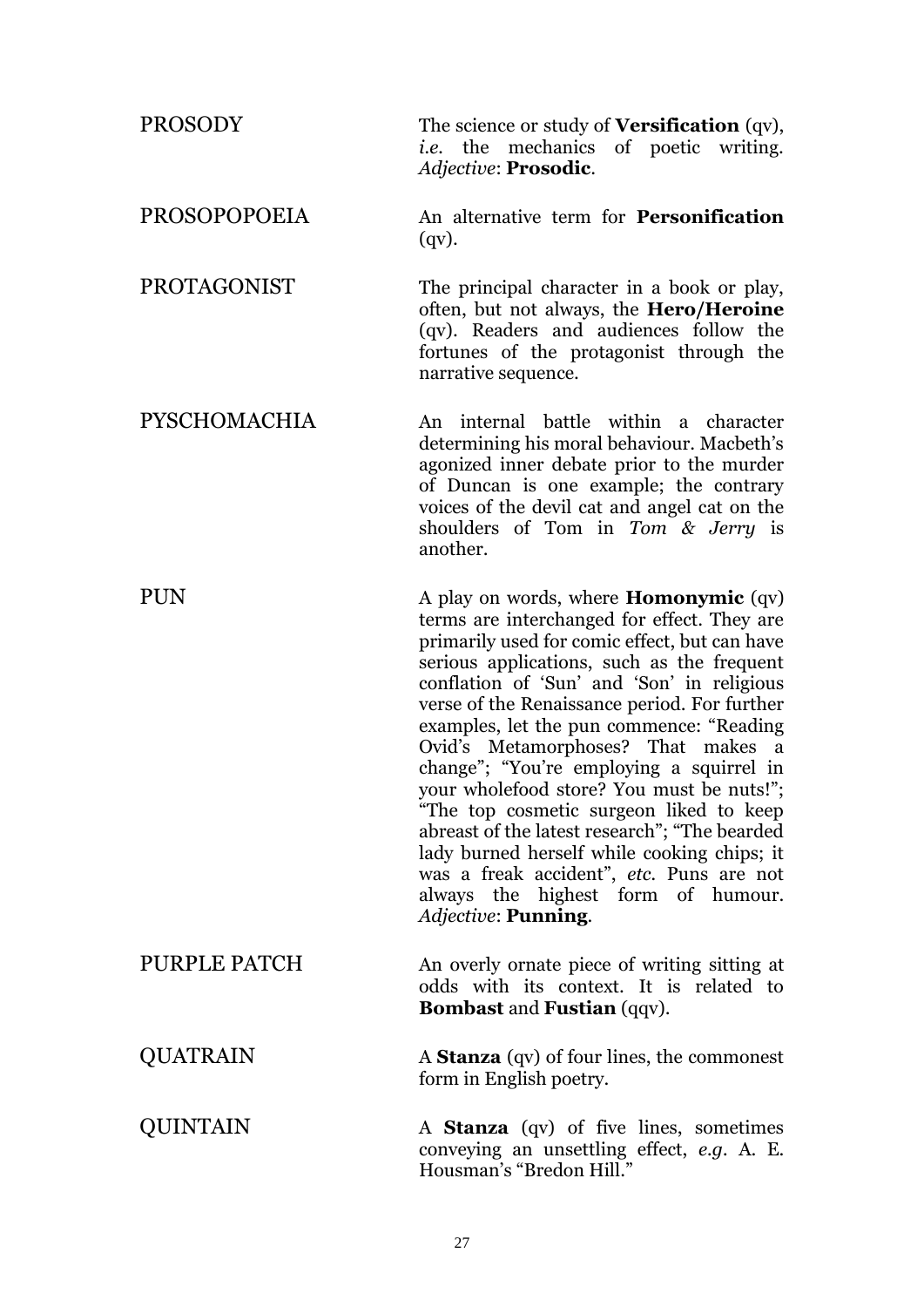| RECEIVED PRONUNCIATION | Sometimes called BBC English,<br>received pronunciation is a form of spoken<br>English considered to be the purest and<br>most correct. It does not derive from a<br>specific geographical region (although its<br>origins are in the establishment circles of<br>the South East of England), but through its<br>use in official channels such as BBC<br>broadcasting, and government. |
|------------------------|----------------------------------------------------------------------------------------------------------------------------------------------------------------------------------------------------------------------------------------------------------------------------------------------------------------------------------------------------------------------------------------|
| <b>RECEPTION</b>       | How a book is received by readers,<br>particularly over a historical period.                                                                                                                                                                                                                                                                                                           |
| <b>REFRAIN</b>         | Repeated group of lines in a poem, usually<br>at the end of a <b>Stanza</b> (qv). Popular in<br>older poetry, particularly in the nineteenth<br>century.                                                                                                                                                                                                                               |
| <b>REGISTER</b>        | The style of language used in different<br>circumstances, or for different audiences.                                                                                                                                                                                                                                                                                                  |
| <b>RESOLUTION</b>      | Events that constitute the outcome of the<br><b>Climax</b> (qv) of a play or narrative, literally,<br>a resolving of problems and difficulties.                                                                                                                                                                                                                                        |
| <b>REVERDIE</b>        | In medieval poetry, a rapturous greeting of<br>Spring-time. The best-known example is the<br>opening lines of Chaucer's "General<br>Prologue" of The Canterbury Tales.                                                                                                                                                                                                                 |
| <b>RHAPSODY</b>        | An ecstatic or passionate passage in verse or<br>prose.                                                                                                                                                                                                                                                                                                                                |
| RHETORICAL QUESTION    | A question that does not require an answer,<br>generally asked for persuasive effect. It is<br>commonly used in public speaking, for<br>example, "Are we expected to tolerate this<br>buffoon in public office?" In literature, a                                                                                                                                                      |

RHYME Paired sounds in poetry or drama, usually at the end of a metrical line (**End-Stopped Rhyme**), but also occurring within the line (**Internal Rhyme**). A simple rhyme chiming the last syllables of words together

"Et tu, Brute?"

well-known example is Caesar's comment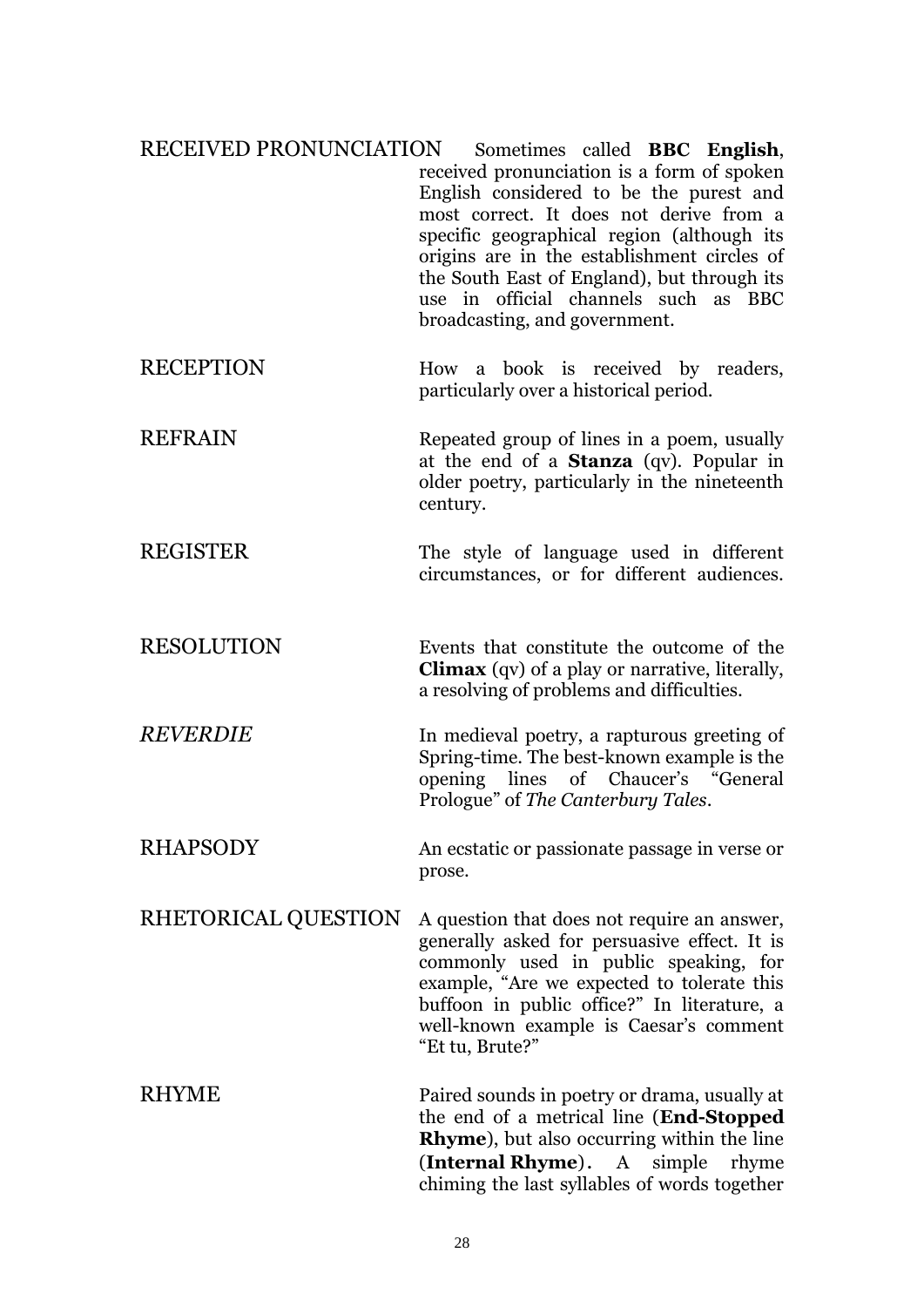is called **Masculine Rhyme,** *e.g.* "dove/love", "bear/stare", "begun/shun". A more complex form chiming the last two syllables of words is called **Feminine Rhyme**, *e.g.* "moister/oyster", "clyster/blister", "confound/compound". *Adjective*: **Rhyming**. RHYTHM The pattern of sounds in verse, drama or prose, heard or sensed as "beats" or intervals. In poetry, or other crafted writing, rhythm can be defined by **Scansion** and **Prosody** (qqv); but the unwritten language of speech also communicates rhythm. *Adjective*: **Rhythmic**. *ROMAN À CLEF* Literally, "a novel with a key." Such works are thinly veiled accounts of real events, rendered in fictional form. D. H. Lawrence's *Sons and Lovers* or James Joyce's *A Portrait of the Artist as a Young Man* are such works; but Orwell's *Animal Farm* is also a species of *Roman à Clef* because it conceals the events in Russia of 1917. SATIRE Writing which reacts against lapses in morality or offences against accepted ideals. Satire is a literary response which is by its nature public-spirited; it attacks the abuses of those in positions of power or authority who are seen to be compromising standards they should be defending. Satire is often humorous in nature, and often scabrous too. Favourite targets for the satirist are hypocrisy, cant and dishonesty: politicians, moral guardians and optimists are frequently picked out for ridicule. Jonathan Swift, one of the language's greatest satirists, simultaneously defined and illustrated satire with his observation, "Satire is a sort of glass wherein beholders do generally discover everybody's face but their own…." *Adjective*: **Satirical**. SCANSION The analysis of metrical forms; a branch of **Prosody** (qv).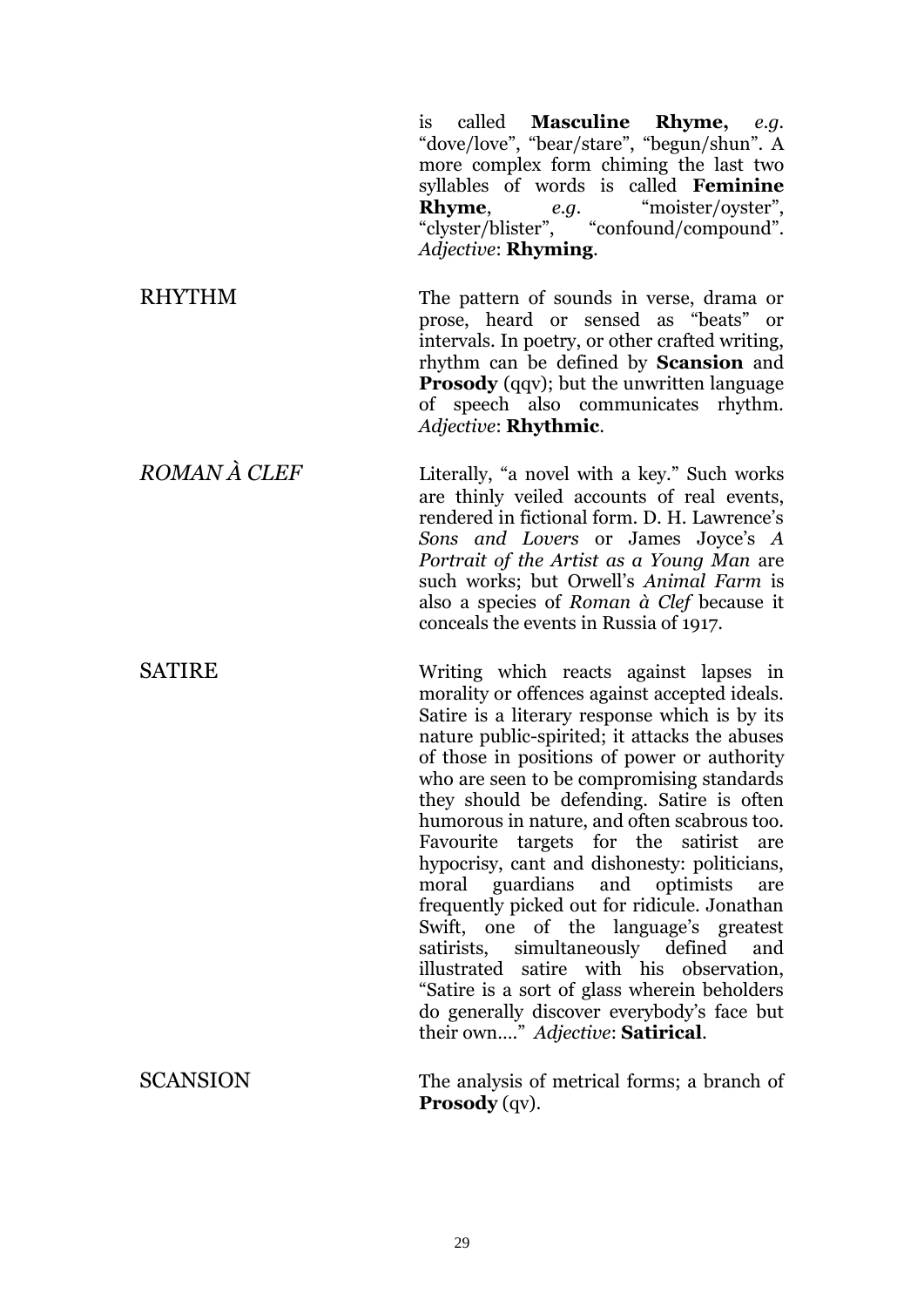| <b>SCATOLOGY</b>     | A preoccupation with bodily functions;<br>therefore, coarse, vulgar, and often funny<br>writing, usually <b>Satirical</b> . (qv).                                                                                                                                                                                                                                                                                                                                                                                                                                                                                                                                                                                                                                                                                                                                                                                                                                            |
|----------------------|------------------------------------------------------------------------------------------------------------------------------------------------------------------------------------------------------------------------------------------------------------------------------------------------------------------------------------------------------------------------------------------------------------------------------------------------------------------------------------------------------------------------------------------------------------------------------------------------------------------------------------------------------------------------------------------------------------------------------------------------------------------------------------------------------------------------------------------------------------------------------------------------------------------------------------------------------------------------------|
| <b>SEXTET/SESTET</b> | The last six lines of a <b>Sonnet</b> , following<br>the <b>Octet/Octave</b> (qqv).<br>The<br>from<br>proposition or problem posed in the Octet is<br>generally answered in the Sextet, e.g. in<br>Shakespeare's "Shall I compare thee to a<br>summer's day", the poet finds<br>the<br>comparison between the addressee's beauty<br>and perfections and summertime deficient<br>in the Octet; in the Sestet he resolves to<br>celebrate these qualities in verse, a medium<br>not subject to time's agency.                                                                                                                                                                                                                                                                                                                                                                                                                                                                  |
| <b>SIBILANCE</b>     | A variety of <b>Alliteration</b> (qv) where the<br>consonant sounds are soft or hissing (s, sh,<br>c, ch) or breathy (wh, f). These effects can be<br>used to convey softness of sound or mood,<br>and contribute to <b>Euphony</b> (qv). Adjective:<br>Sibilant.                                                                                                                                                                                                                                                                                                                                                                                                                                                                                                                                                                                                                                                                                                            |
| SIGN                 | In literary studies a term composed of two<br>elements: the <b>Signifier</b> (or word) and the<br>Signified (or meaning). A text is composed<br>of signifiers, the signifieds of which are<br>unstable owing to the reader's<br>own<br>interpretative strategies and context.<br>(Although the signifiers of Jane Eyre have<br>not changed, their associations<br>and<br>contextual origins have). Certain theorists<br>have taken this to extremes, arguing that<br>the distance between the signifier and<br>signified is such that textual meaning can<br>never be fully closed, confirmed and certain,<br>owing to the arbitrary and socially contrived<br>relationship<br>between<br>a signifier<br>and<br>signified. A great deal of contemporary<br>literature (especially the work of post-<br>modern poetry) has enjoyed exploiting this<br>gap, leading to accusations of it being either<br>meaningless,<br>endless<br>open<br>to<br><b>or</b><br>interpretation. |
| <b>SIMILE</b>        | Related to <b>Metaphor</b> (qv), but where the<br>comparison between entity and concept is<br>made explicitly, such as "My love is like a                                                                                                                                                                                                                                                                                                                                                                                                                                                                                                                                                                                                                                                                                                                                                                                                                                    |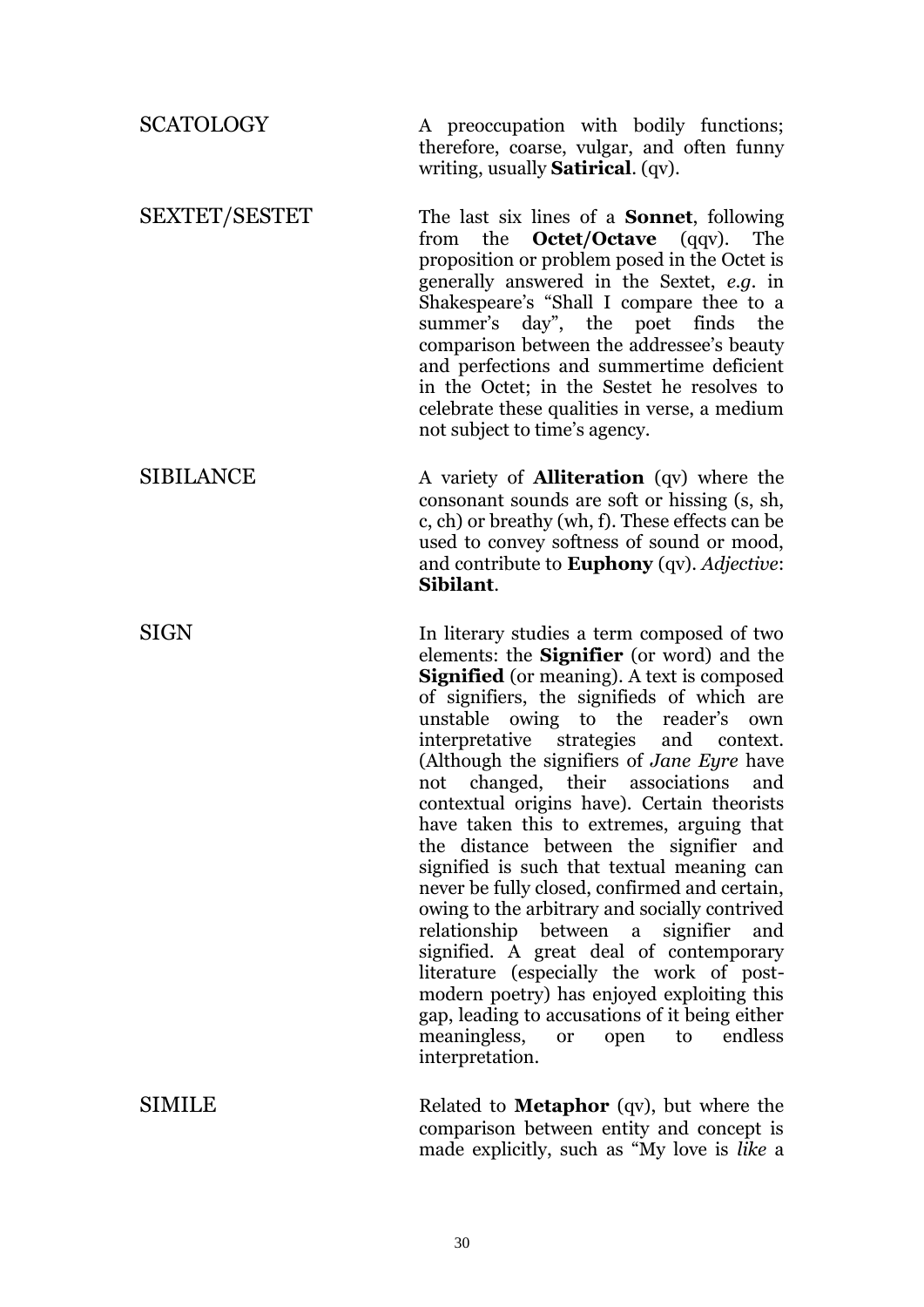red, red rose"; or "I wandered lonely *as* a cloud".

exposes the speaker's or writer's ignorance: *e.g.* "This glossary ain't done nice".

*Adjective*: **Solecistic**.

SOLECISM A deviation from standard language that

SOLILOQUY (Latin, 'to speak alone'). A dramatic speech made by a sole character upon a stage, or a character unheard by other characters on stage. Soliloquies are used to reveal the inner thoughts of a character, and help the audience understand his/her motives, intentions or mentality. Considerable irony can be established between a character's real thoughts, as expressed through the soliloquy, and his/her apparent thoughts, as conveyed to other characters. Soliloquies are often addressed directly to the audience, drawing it into a character's plots or schemes: this is particularly true of villainous characters. The quality of language and ideas are often elevated and philosophical in great soliloquies, and they are the epitome of dramatic writing in Shakespearean drama. *Verb*: **Soliloquize**.

SONNET (Italian, 'little song'). A fourteen-line poem, usually in **iambic pentameters**, first created by Francesco Petrarch in the 1300s. Originally handling amorous themes, sonnets have been subsequently written on almost all imaginable subjects and issues. Major types of sonnet include the **Petrarchan Sonnet** (perhaps the dominant form), consisting of an **Octet/Octave** (qv) rhyming abbaabba, and a **Sestet/Sextet** (qv) rhyming cdecde or cdcdcd; the **Spenserian Sonnet**, consisting of three **Quatrains** (qv) and a **Couplet** (qv) rhyming abab, bcbc, cdcd, ee; and the **Shakespearean Sonnet**, also with three quatrains and a couplet, rhyming abab, cdcd, efef, gg. Sonnets have always been regarded as particularly challenging poems to write, and retain their long-held mystique.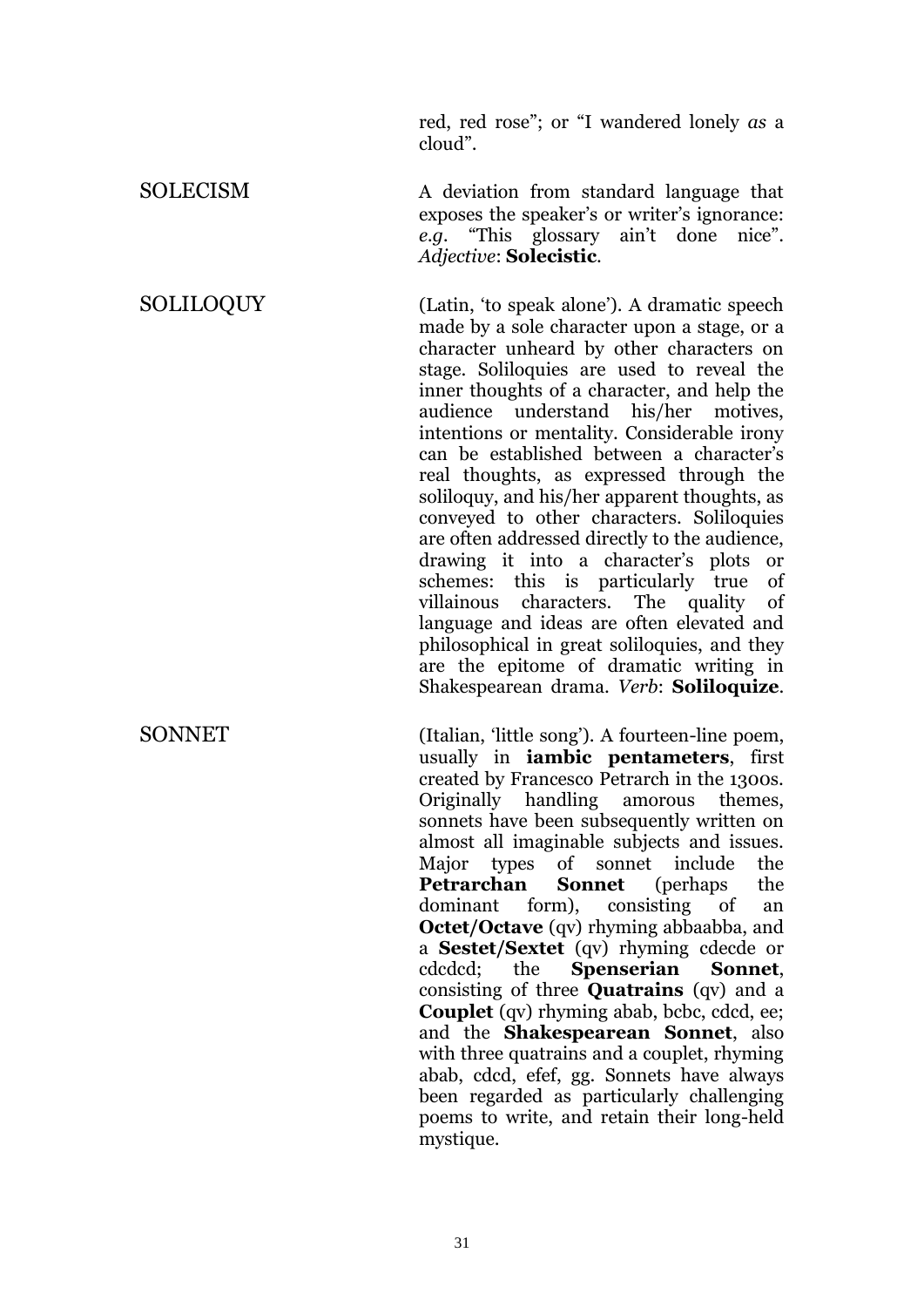SPONDEE In verse, two stressed syllables, e.g., "Sleep sleep, old Sun, thou canst not have repast…."

STANZA A group of lines in a poem forming a subsection of the whole. Stanzas within the same poem are often of uniform length; they also usually share the same rhyme scheme and meter. Such elements within a poem are sometimes called a "verse": this is a less accurate term than "stanza". *Adjective*: **Stanzaic**.

STREAM OF CONSCIOUSNESS A **Narrative** (qv) style that seeks to capture the random nature of human thought processes. Eschewing the ordering and selection of traditional narrative method, stream of consciousness bestows equal significance and weight to all ideas, reflections and sense impressions that crowd in upon an imagined consciousness. The greatest exponent in the language of this mode of writing is James Joyce, particularly in his work *Ulysses*.

STRESS The emphasis given to a syllable in pronunciation. It is used in **Prosody** (qv) to evaluate the metrical characteristics of lines.

SUB-PLOT Secondary action in a play or story which corresponds thematically to the action of the main plot. Common in Shakespearean drama, well-known sub-plots include the Sir Toby Belch / Feste / Sir Andrew Aguecheek / Malvolio axis, which links thematically with the love intrigues of the Olivia / Orsino / Viola /Sebastian axis in the main plot; or the Caliban / Trinculo / Stephano axis, that relates to the political drama of Prospero / Alonso / Antonio / Sebastian axis in the main plot.

SUB-TEXT Meanings implied but not stated in a literary text, particularly a dramatic work

SYMBOL 31 An entity that is understood to represent something other than itself. A cross represents Christianity; a dove, peace.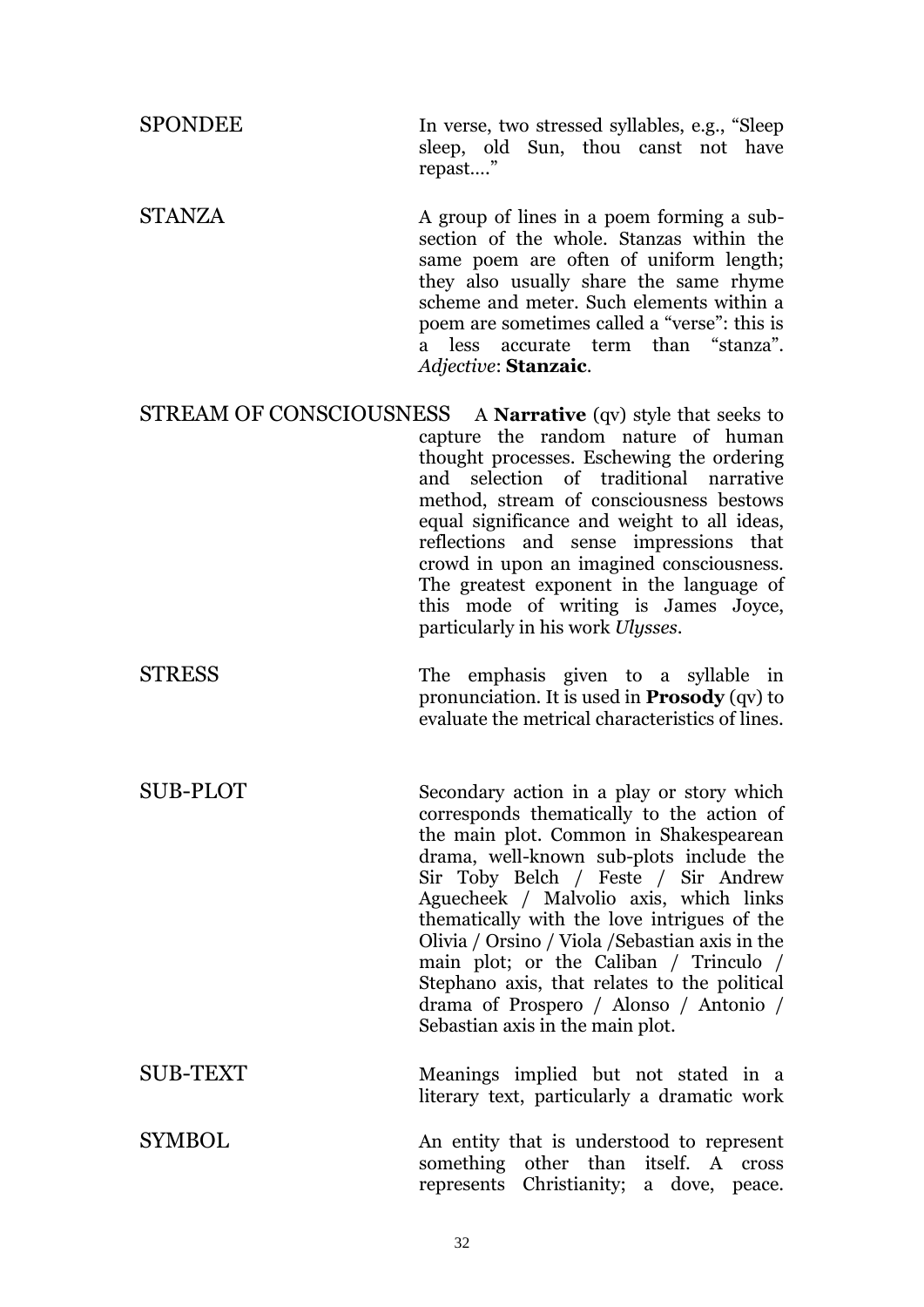These are not self-evident meanings, but the result of cultural tradition and shared agreement. Symbols almost always convey a larger idea than the sum of their constituent parts: the clenched fist is not an anatomical contraction, but a symbol of political freedom or resistance; beyond that, the clenched fist hints at complex political histories and agendas for reform. Symbols are elements of **Allegory**, **Metaphor**, and **Simile** (gav). In some applications they are held to body forth higher truths than those apparent to the human eye; this kind of transcendentalism is common in religious or mystical works, where a ladder symbolizes the soul's ascent towards heavenly enlightenment, or a fountain signifies the purification from sin. *Adjective*: **Symbolic**.

SYNAESTHESIA Where words describing one sensation are applied to another, *e.g.* the cold look; the harsh voice; the soft breeze; the heavy silence. *Adjective*: **Synaesthetic**.

SYNCOPE Shortening a word in poetry or drama by omitting a letter or syllable: *e.g. e'en* for *even*; *heav'n* for *heaven*; *ne'er* for *never*. See also **Elision** (qv).

SYNECDOCHE Where one part of an entity stands for the whole. An example would be the phrase "All hands to the pump", where "hands" refers to all available persons, not just their hands. Other instances of synecdoche are "Thierry Henry was clearly playing for the shirt this<br>afternoon" ("shirt" meaning Arsenal afternoon" ("shirt" meaning Arsenal Football Club); "The Crown forces took the building by storm" ("Crown" representing the legitimate government); or "Give us this day our daily bread" ("Daily bread" signifying a means to life and sustenance).

SYNONYM A word close to or identical in meaning to another, *e.g.* cold, freezing, chilly, nippy, perishing, wintry, bleak, icy, frigid, frosty, artic, raw, keen. It is the opposite of **Antonym** (qv). *Adjective*: **Synonymous**.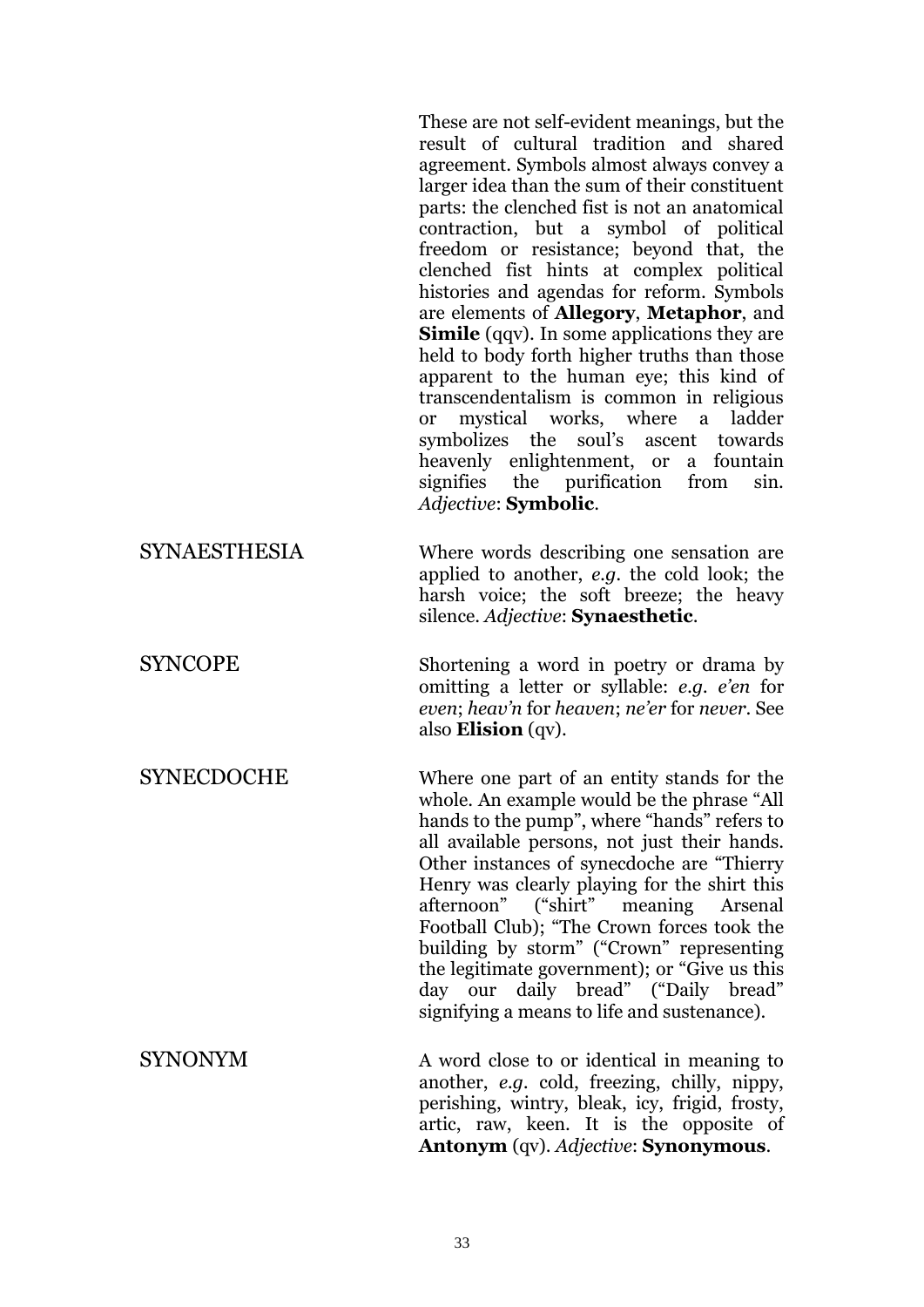| <b>SYNTAX</b>               | Word order in a sentence. Adjective:<br>Syntactical.                                                                                                                                                                                                                                                                                                                                           |
|-----------------------------|------------------------------------------------------------------------------------------------------------------------------------------------------------------------------------------------------------------------------------------------------------------------------------------------------------------------------------------------------------------------------------------------|
| <b>TABLEAU</b>              | In the theatre, the positions on the stage<br>established by a group of actors which<br>conveys silent significance to the audience.<br>A tableau can be inserted as an artificial,<br>frozen moment in a play, or can arise<br>naturalistically from the action.                                                                                                                              |
| <b>TAUTOLOGY</b>            | The use of redundant words, e.g. "Sincerely,<br>to be honest"; "I, for myself, believe";<br>"Cooking plaice with butter gives it a lovely<br>buttery taste"; "This lovely present is truly<br>lovely." Adjective: Tautological.                                                                                                                                                                |
| TEXT                        | The words of a literary work as established<br>by the author, before interpretation by a<br>reader or theatrical director.                                                                                                                                                                                                                                                                     |
| <b>THRENODY</b>             | A poem of lament, especially expressing<br>Adjective:<br>in<br>bereavement.<br>sorrow<br><b>Threnodic.</b> See also <b>Lament</b> .                                                                                                                                                                                                                                                            |
| <b>TIRADE</b>               | A violent and vituperative speech. King Lear<br>offers some good examples in his descent<br>into madness.                                                                                                                                                                                                                                                                                      |
| TONE                        | The manner in which a work is written, tone<br>reflects the author's outlook upon the world,<br>his/her mood, opinion and moral<br>understanding. A writer may interact with<br>the reader in a playful or ironic tone;<br>equally the tone may be moralistic or<br>sincere.                                                                                                                   |
| <b>TOPOGRAPHICAL POETRY</b> | Poetry describing landscape,<br>particularly of a specified locality. Often<br><b>Panegyric</b> (qv) in tone, topographical<br>poetry can be a means to praise the owner<br>of land who is seen as responsible for<br>guaranteeing the orderliness<br>that<br><b>SO</b><br>impresses the eye. Topographical poetry<br>was particularly popular in the seventeenth<br>and eighteenth centuries. |
| <b>TRAGEDY</b>              | A serious play detailing the downfall of a                                                                                                                                                                                                                                                                                                                                                     |

mighty or important character, the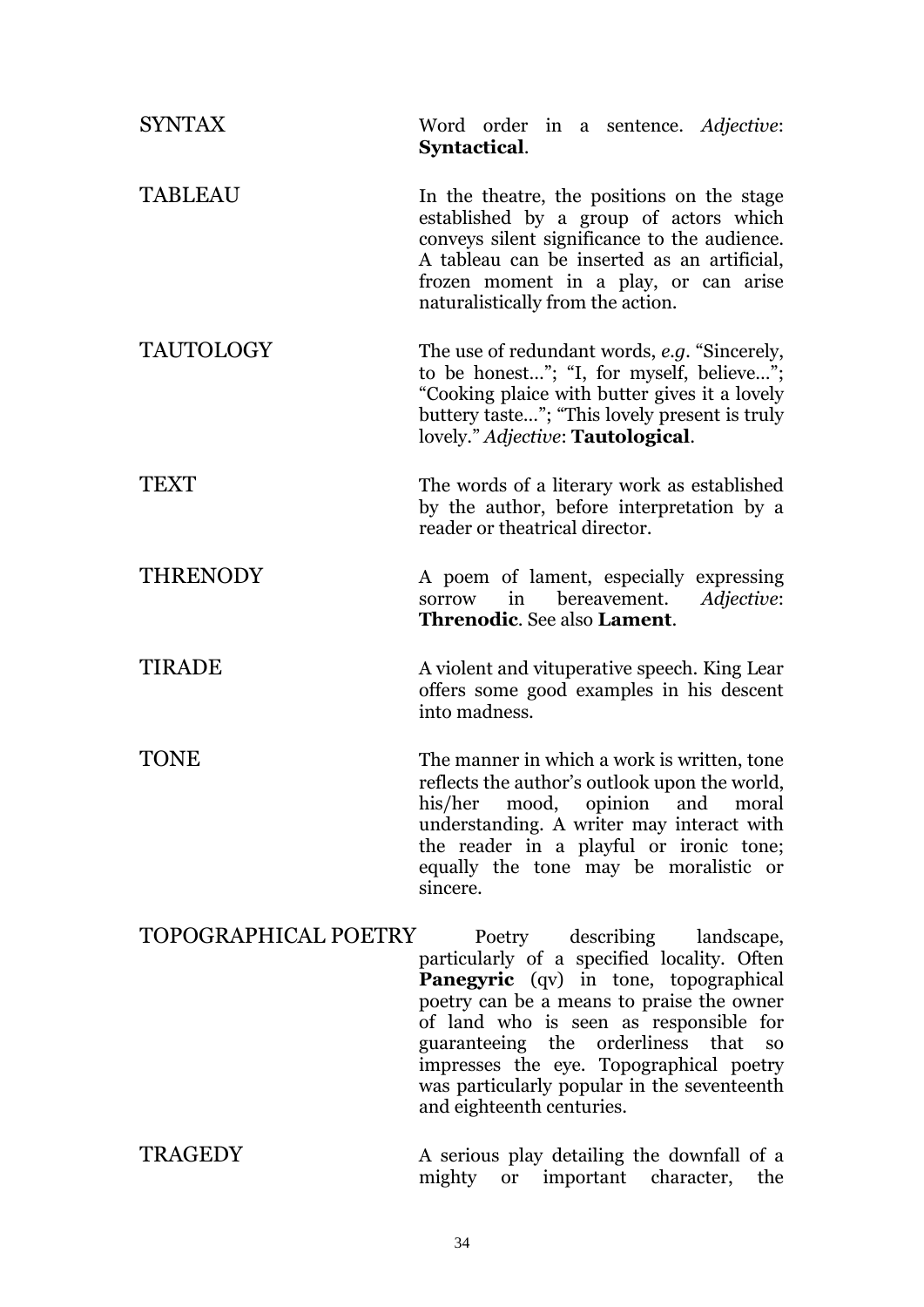**Protagonist** (qv), who is obliged to die at the end. According to classical rules, the protagonist should experience **Catharsis**, **Hamartia**, **Hubris**, and **Nemesis** (qqv). These concepts are often present in modern tragedies, which can, of course, embrace wider literary forms than the dramatic. Thus Hardy's novels are tragic; so are many films and TV dramas. The tragic effect in all these forms is communicated by the audience's awareness of admirable qualities in the doomed protagonist. His/her downfall is usually the result of the **Tragic Flaw** (qv). *Adjective*: **Tragic**. TRAGIC FLAW A defect of character that leads to the destruction of the **Protagonist** in a **Tragedy** (qqv), *e.g.* ambition in Macbeth; jealousy in Othello; rashness in Michael Henchard. TRAGICOMEDY A play featuring both tragic and comic elements, perhaps with a happy ending to trying events. Among Shakespeare's plays, works such as *The Winter's Tale* or *Measure for Measure* have been identified as tragicomic. TRIPLET A sequence of three lines of verse sharing a common rhyme sound. TROCHEE A metrical foot consisting of a stressed syllable followed by an unstressed syllable; *e.g. mi*-ddle. TUDOR RANT An increasingly obsolete term for a set piece speech delivered with **Bombast**, so called after the rhetorical excesses of pre-

*UBI SUNT* (Latin, 'where are they?'). Any expression of despair over the fleeting nature of human achievement, the question asking what destiny has befallen all the great men and women of history, *i.e.* death.

Shakespearean tragedy.

UNITIES Conventions from classical drama that required playwrights to observe unity of time, unity of place, and unity of action in